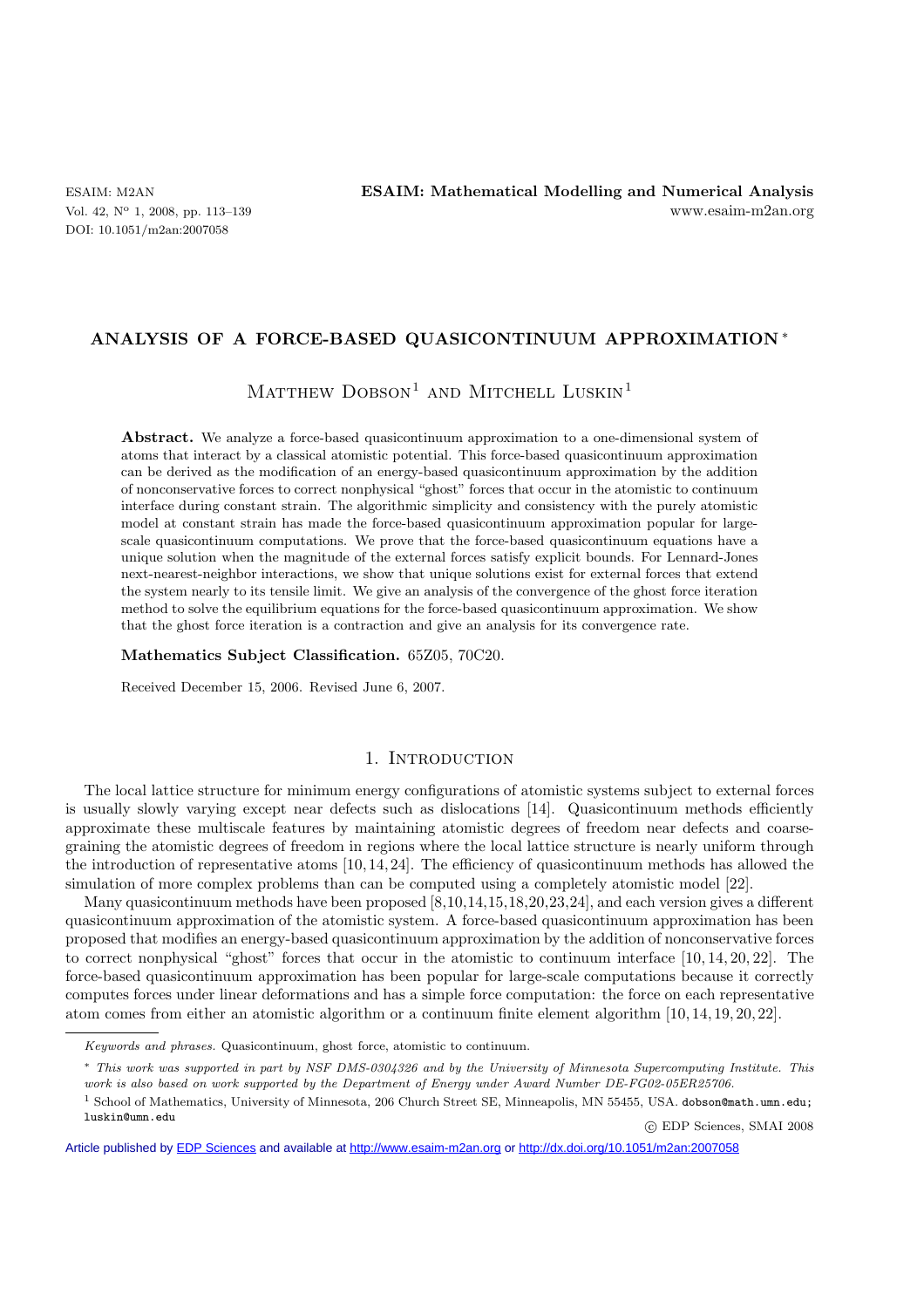114 M. DOBSON AND M. LUSKIN

Adaptive mesh and error control have been successfully used with the force-based quasicontinuum approximation to efficiently choose representative atoms [10, 16, 19, 22]. The number of representative atoms surrounding defects that need to be modeled atomistically (the core of the defect) can be determined by the error tolerance, and the mesh in the continuum region surrounding the core can be coarsened beyond the atomistic-continuum interface wherever the deformation gradient varies slowly. For simplicity, reported implementations have not coarsened within the cut-off radius of atomistic representative atoms, but it is possible to coarsen immediately beyond the atomistic-continuum interface by interpolating between continuum representative atoms.

In Section 2, we give a derivation following [10,14,20,22] of several quasicontinuum approximations leading to the derivation of the force-based quasicontinuum approximation. In Section 3, we reformulate the equilibrium equations as a balance of forces conjugate to the distances between representative atoms, rather than as a balance of forces conjugate to the positions of the representative atoms. Our derivation and reformulation gives the mathematical structure that is used in our analysis.

In Section 4, we prove that the force-based quasicontinuum equations have a unique solution under suitable restrictions on the loads. This result is presented in Corollary 4.1. In the case of Lennard-Jones next-nearestneighbor interactions, we determine bounds for the magnitude of the loads for which unique solutions exist and find that the allowable loads extend quite close to the tensile limit.

In Section 5, we give an analysis of the convergence of the ghost force iteration method that has been most commonly used to solve the equilibrium equations for the force-based quasicontinuum approximation [10, 14, 20, 22]. Corollary 4.1 shows that the ghost force iteration is a contraction and gives a bound for its convergence rate. We show that the convergence rate is quite high in the case of a Lennard-Jones model subject to moderate external forces.

Mathematical analyses of energy-based versions of the quasicontinuum approximation that do not include ghost force corrections have been given in  $[2, 5-7, 11, 12, 17, 18]$ , and a simplified version of our analysis can be used to prove the existence of solutions to these energy-based quasicontinuum approximations. We show, though, that the ghost forces are nonconservative forces, so they cannot be derived from an energy. Thus, the force-based quasicontinuum approximation cannot be completely analyzed by energy methods.

We refer to  $[3]$  for a review of current progress on the mathematical analysis of atomistic to continuum models for solids and to [14] for an introduction and overview of the quasicontinuum approximation.

# 2. Quasicontinuum approximations

In this section, we describe a sequence of one-dimensional coarse-grained approximations of a chain of atoms with nearest-neighbor and next-nearest-neighbor interactions given by a classical two-body potential,  $\phi(r)$ . We assume that the atomistic potential  $\phi(r)$  is defined for all  $r > 0$ .

We begin with the atomistic model, which has degrees of freedom for all atomic positions and computes a total internal energy directly from pairwise interactions. From there, we examine the constrained atomistic approximation and the local quasicontinuum approximation which both decrease the degrees of freedom by interpolating atomic positions between representative atoms. We then introduce an energy-based and a force-based quasicontinuum approximation which span atomistic and continuum scales by combining atomistic regions where the atoms directly interact according to the atomistic model and continuum regions where the atoms interact according to the local quasicontinuum approximation. We observe that the energy-based quasicontinuum approximation gives nonphysical ghost forces near the atomistic to continuum interface that are corrected by the force-based quasicontinuum approximation.

# 2.1. **The atomistic model**

We denote the positions of the atoms by  $y_i$  for  $i = -M, \ldots, M + 1$ , where  $y_i < y_{i+1}$  (see Fig. 1). The total energy for the atomistic system with nearest-neighbor and next-nearest-neighbor interactions given by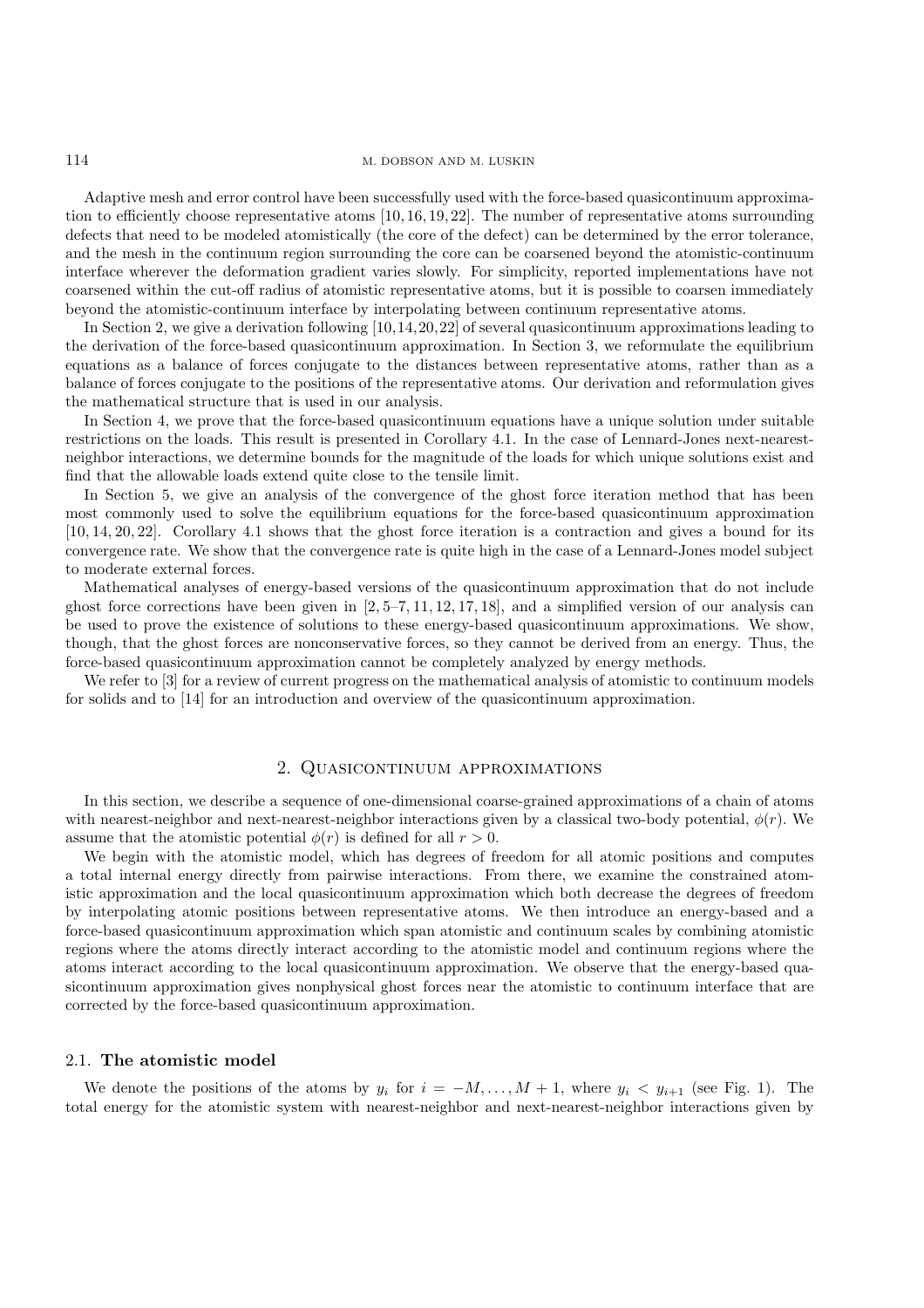

FIGURE 1. Atomistic chain with atoms labeled by their position.

the classical two-body potential  $\phi(r)$  is

$$
\mathcal{E}^{a}(\mathbf{y}) = \sum_{i=-M}^{M} [\phi(y_{i+1} - y_i) + \phi(y_{i+2} - y_i)],
$$

where **y** =  $(y_{-M},...,y_{M+1}) \in \mathbb{R}^{2M+2}$  and where the boundary terms  $\phi(y_i - y_j)$  above and in the following should be understood to be zero for  $i \notin \{-M, \ldots, M + 1\}$  or  $j \notin \{-M, \ldots, M + 1\}$ . We can also express the total energy in terms of energies associated with each atom as

$$
\mathcal{E}^a(\mathbf{y}) = \sum_{i=-M}^{M+1} \mathcal{E}_i^a(\mathbf{y})
$$
\n(2.1)

with

$$
\mathcal{E}_i^a(\mathbf{y}) = \frac{1}{2} \Big[ \phi(y_{i+1} - y_i) + \phi(y_{i+2} - y_i) + \phi(y_i - y_{i-1}) + \phi(y_i - y_{i-2}) \Big]. \tag{2.2}
$$

We then have that the force on the atom at position  $y_i$  is given by

$$
F_i^a(\mathbf{y}) = -\frac{\partial}{\partial y_i} \Big[ \phi(y_{i+1} - y_i) + \phi(y_{i+2} - y_i) + \phi(y_i - y_{i-1}) + \phi(y_i - y_{i-2}) \Big]
$$
  
=  $[\eta(r_i) + \eta(r_i + r_{i+1})] - [\eta(r_{i-1}) + \eta(r_{i-1} + r_{i-2})],$  (2.3)

where  $\eta(r) = \phi'(r)$  and  $r_i = y_{i+1} - y_i$  is the lattice spacing at  $y_i$ . The terms  $\eta(r_i)$  and  $\eta(r_i + r_j)$  above and in the following should be understood to be zero for  $i \notin \{-M, \ldots, M\}$  or  $j \notin \{-M, \ldots, M\}.$ 

We now assume that the atoms are also subject to an external force,  $f_i(y_i)$ , that is obtained from an external potential energy of the form

$$
\mathcal{P}^{a}(\mathbf{y}) = \sum_{i=-M}^{M+1} \mathcal{P}_{i}^{a}(y_{i}),
$$

$$
\tilde{f}_{i}(y_{i}) = -\frac{\partial \mathcal{P}^{a}(\mathbf{y})}{\partial y_{i}} = -\frac{\partial \mathcal{P}_{i}^{a}(y_{i})}{\partial y_{i}}.
$$
(2.4)

so

$$
f_i(y_i) = -\frac{\partial g_i}{\partial y_i} = -\frac{\partial g_i}{\partial y_i}
$$
  
For example, such external forces may model the interaction of the one-dimensional chain with atoms in layers

above and below the chain, as in the Frenkel Kontorova model [13].

We then have the equilibrium equations

$$
F_i^a(\mathbf{y}) + \tilde{f}_i(y_i) = 0, \qquad i = -M, ..., M + 1.
$$

#### 2.2. **The constrained atomistic quasicontinuum approximation**

One can reduce the degrees of freedom in the atomistic model by linearly interpolating the positions of the atoms between a set of representative atoms (see [18] for an analysis in this case). We introduce representative atoms with positions  $z_j$  such that

$$
z_j = y_{\ell_j} \quad \text{for } j = -N, \dots, N+1,\tag{2.5}
$$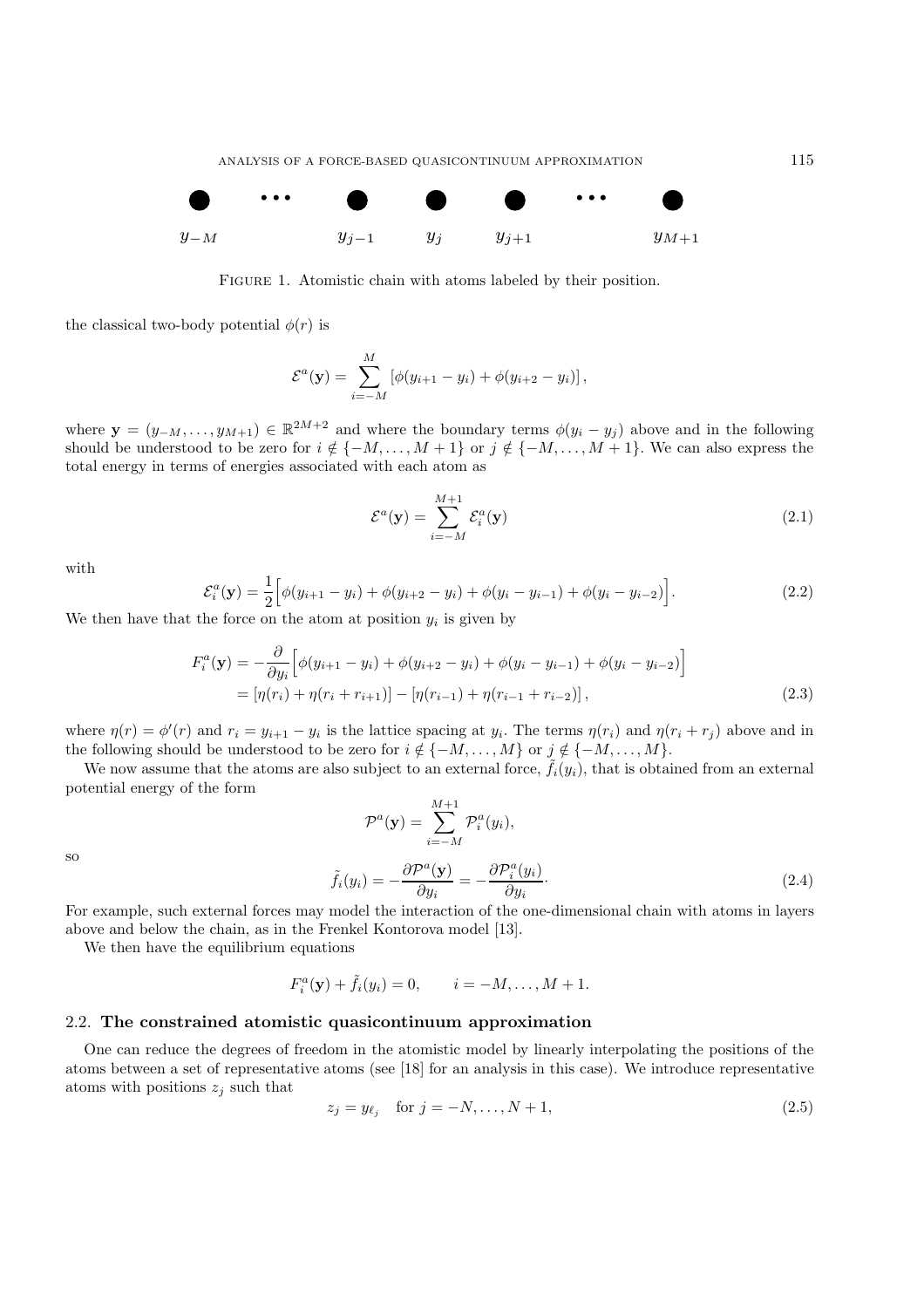

FIGURE 2. A coarsening of the atomistic chain.

where  $\ell_{-N} = -M$ ,  $\ell_{N+1} = M + 1$ , and  $\ell_j < \ell_{j+1}$ . We then let  $\nu_j = \ell_{j+1} - \ell_j$  denote the number of atoms from  $z_j$  to  $z_{j+1}$  (where the end atoms at  $z_j$  and  $z_{j+1}$  are counted as half, see Fig. 2). We now have that

$$
r_j = \frac{z_{j+1} - z_j}{\nu_j}
$$

is the distance separating  $(\nu_j + 1)$  equally spaced atoms from  $z_j$  to  $z_{j+1}$ , and we have the conservation of mass equation

$$
\sum_{j=-N}^{N} \nu_j = \sum_{j=-N}^{N} (\ell_{j+1} - \ell_j) = \ell_{N+1} - \ell_{-N} = 2M + 1.
$$
 (2.6)

In the constrained atomistic model, the positions of atoms between  $z_i$  and  $z_{i+1}$  are linearly interpolated as

$$
y_{\ell_j + i} = y_{\ell_{j+1} - (\nu_j - i)} = \frac{\nu_j - i}{\nu_j} z_j + \frac{i}{\nu_j} z_{j+1} \quad \text{for } 0 \le i \le \nu_j,
$$
\n(2.7)

and we define the total internal energy in terms of  $\mathbf{z} = (z_{-N}, \ldots, z_{N+1}) \in \mathbb{R}^{2N+2}$  to again be the interaction energy of all atoms in the chain, computed according to (2.1), giving

$$
\mathcal{E}^c(\mathbf{z}) = \sum_{j=-M}^{M+1} \mathcal{E}_j^a(\mathbf{y}(\mathbf{z})).
$$
\n(2.8)

So far, we have reduced the degrees of freedom necessary for denoting the atomistic positions, but the total energy is still computed as a sum of energy contributions from all of the atomistic degrees of freedom. However, all nearest-neighbor and next-nearest-neighbor contributions for atoms interpolated between a pair of representative atoms are identical due to the uniform spacing, so if  $y_i$  does not denote a representative atom we have that

$$
\phi(y_{i+1} - y_{i-1}) = \phi(2(y_{i+1} - y_i)) = \phi(2(y_i - y_{i-1})) = \phi(2r_j) \quad \text{for } \ell_j < i < \ell_{j+1}.
$$

These interactions account for all of the energy contributions except for next-nearest-neighbor interactions that straddle a representative atom. We can treat these interactions by observing that

$$
\phi(y_{i+1} - y_{i-1}) - \frac{1}{2}\phi(2(y_i - y_{i-1})) - \frac{1}{2}\phi(2(y_{i+1} - y_i)) =
$$
\n
$$
\begin{cases}\n\phi(r_{j-1} + r_j) - \frac{1}{2}\phi(2r_{j-1}) - \frac{1}{2}\phi(2r_j), & \text{if } i = \ell_j \text{ for some } j = -N, ..., N+1, \\
0, & \text{if } i \neq \ell_j \text{ for all } j = -N, ..., N+1.\n\end{cases}
$$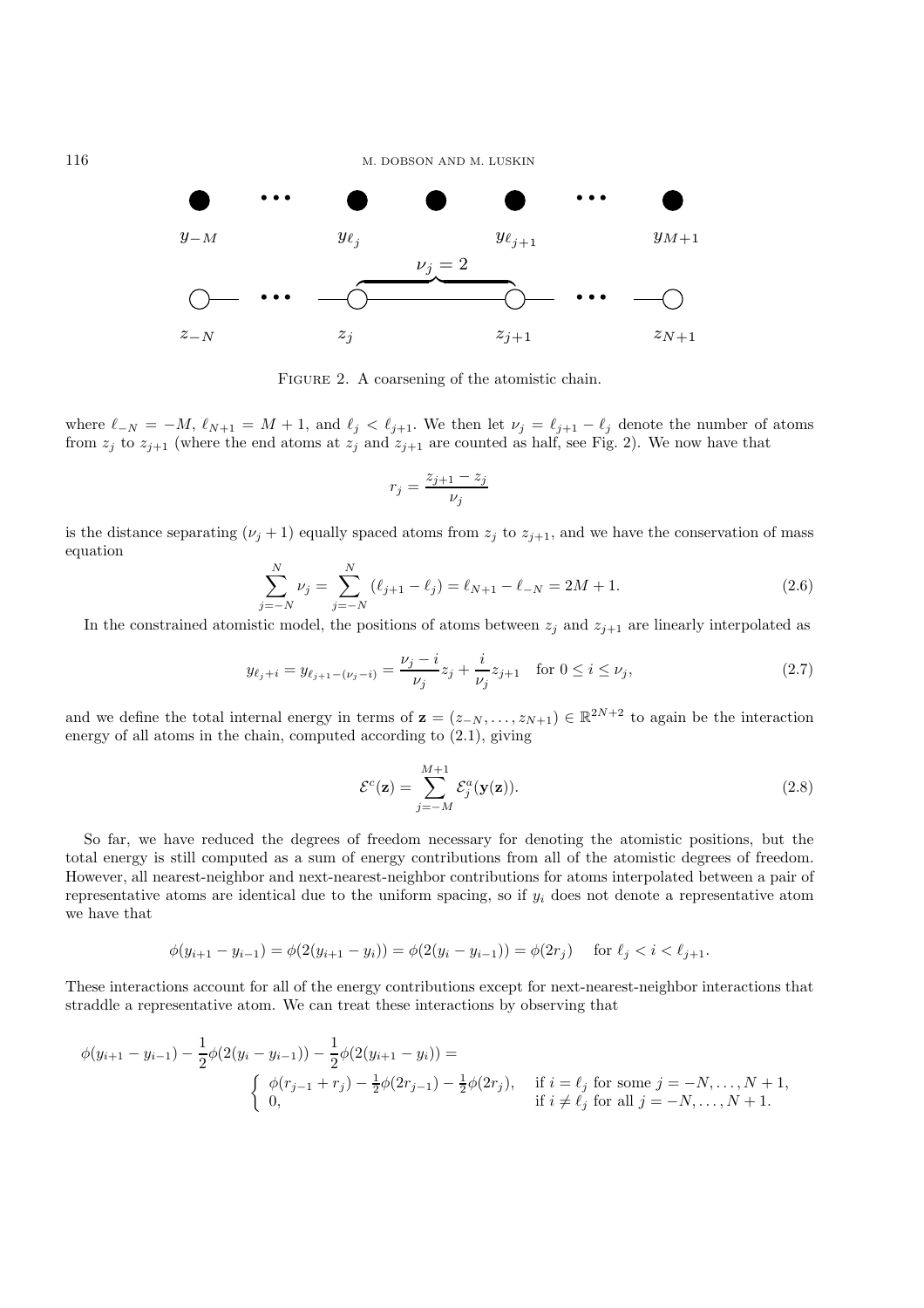We can therefore partition the total energy into the energy of the region between  $z_i$  and  $z_{i+1}$  for each  $j = -N, \ldots, N$ , plus interfacial energy terms that account for interactions that straddle a representative atom. We have from (2.8) that

$$
\mathcal{E}^{c}(\mathbf{z}) = \sum_{i=-M}^{M} \phi(y_{i+1} - y_i) + \sum_{i=-M+1}^{M} \phi(y_{i+1} - y_{i-1})
$$
  
\n
$$
= \sum_{i=-M}^{M} [\phi(y_{i+1} - y_i) + \phi(2(y_{i+1} - y_i))]
$$
  
\n
$$
+ \sum_{i=-M+1}^{M} [\phi(y_{i+1} - y_{i-1}) - \frac{1}{2}\phi(2(y_i - y_{i-1})) - \frac{1}{2}\phi(2(y_{i+1} - y_i))]
$$
  
\n
$$
- \frac{1}{2}\phi(2(y_{-M+1} - y_{-M})) - \frac{1}{2}\phi(2(y_{M+1} - y_M))
$$
  
\n
$$
= \sum_{j=-N}^{N} \nu_j \hat{\phi}(r_j) + \sum_{j=-N}^{N+1} \mathcal{S}_j(r_{j-1}, r_j),
$$
 (2.9)

where

$$
\hat{\phi}(r) = \phi(r) + \phi(2r) \quad \text{for } r > 0 \tag{2.10}
$$

and where

$$
S_{-N}(r_{-N}) = -\frac{1}{2}\phi(2r_{-N}),
$$
  
\n
$$
S_j(r_{j-1}, r_j) = -\frac{1}{2}\phi(2r_{j-1}) + \phi(r_{j-1} + r_j) - \frac{1}{2}\phi(2r_j), \qquad j = -N + 1, ..., N,
$$
  
\n
$$
S_{N+1}(r_N) = -\frac{1}{2}\phi(2r_N).
$$

We note that  $\hat{\phi}(r) = \phi(r) + \phi(2r)$  is the energy per atom for an infinite atomistic chain with the uniform lattice spacing  $y_{i+1} - y_i = r$  for all  $-\infty < i < \infty$ , and that  $S_j(r_{j-1}, r_j)$  can be considered to be a surface energy at  $z_{-N}$  and  $z_{N+1}$  and to be an interfacial energy at  $z_j$  for  $j = -N+1,\ldots,N$ . We observe that  $\mathcal{S}_j(r_{j-1}, r_j)$  is a second divided difference for  $\phi(r)$  about  $r = r_{j-1} + r_j$  with increment  $r_j - r_{j-1}$ , so

$$
S_j(r_{j-1},r_j)=-\frac{1}{2}\phi''(r_{j-1}+r_j)(r_j-r_{j-1})^2+O(|r_j-r_{j-1}|^4), \qquad j=-N+1,\ldots,N.
$$

We will see that if  $\phi(r)$  satisfies the assumptions given in Section 4, then the convexity condition

 $S_j(r_{j-1}, r_j) > 0, \qquad j = -N + 1, \ldots, N,$ 

holds for the range of  $\mathbf{r} = (r_{-N},...,r_N) \in \mathbb{R}^{2N+1}$  defined by (4.15) in Theorem 4.1 and Corollary 4.1 where solutions of the force-based quasicontinuum equilibrium equations are shown to exist and where the iterates of the ghost force iteration reside.

# 2.3. **The local quasicontinuum approximation**

If we neglect the surface and interfacial energy terms,  $S_j$ , in (2.9), then we obtain the local quasicontinuum approximation [14]

$$
\mathcal{E}^{L}(\mathbf{z}) = \sum_{j=-N}^{N+1} \mathcal{E}_{j}^{L}(\mathbf{z}),
$$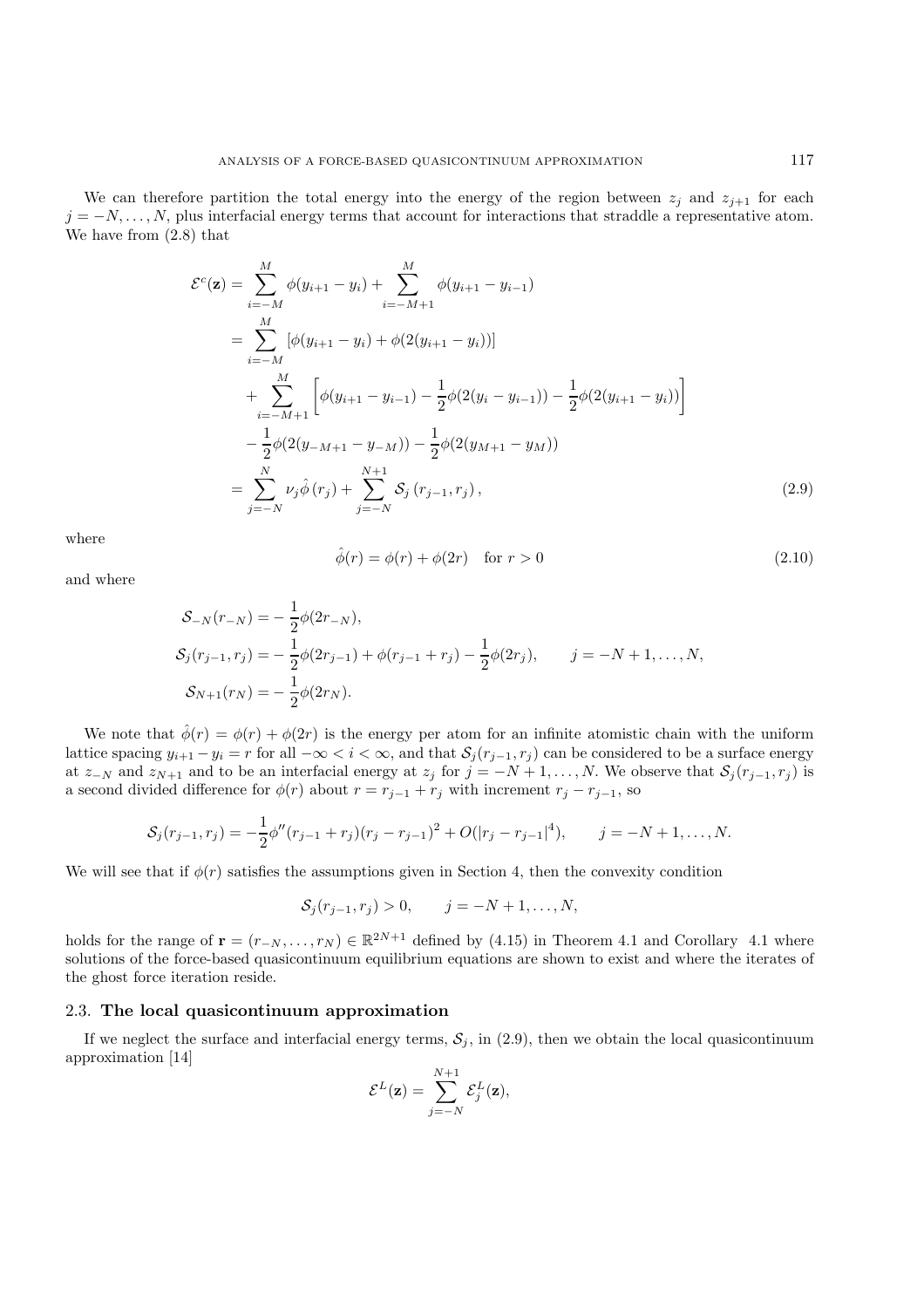where

$$
\mathcal{E}_j^L(\mathbf{z}) = \frac{1}{2} \left[ \hat{\phi}(r_j) \nu_j + \hat{\phi}(r_{j-1}) \nu_{j-1} \right]. \tag{2.11}
$$

To treat the boundary terms consistently, we set  $\nu_{-N-1} = \nu_{N+1} = 1$  and  $\hat{\phi}(r_{-N-1}) = \hat{\phi}(r_{N+1}) = 0$ .

We remark that the representative atoms need not be placed at atomistic sites as described by (2.5). The local quasicontinuum approximation only requires that  $z_i < z_{i+1}$  for  $j = -N, \ldots, N$  and that the  $\nu_i$  are positive and satisfy the conservation of mass condition (2.6). The approximation can be generalized to higher space dimensions by using the Cauchy-Born rule [14]. The local quasicontinuum approximation is computationally simpler than the constrained atomistic quasicontinuum approximation, especially in higher dimensions where the computation of the interfacial energy becomes expensive. In the following, we will sometimes refer to the local quasicontinuum approximation as the continuum approximation.

The force on a representative atom at  $z_j$  for  $j = -N + 1, \ldots, N$  is given for the local quasicontinuum approximation by

$$
F_j^L(\mathbf{z}) = -\frac{\partial}{\partial z_j} \left[ \hat{\phi} \left( \frac{z_{j+1} - z_j}{\nu_j} \right) \nu_j + \hat{\phi} \left( \frac{z_j - z_{j-1}}{\nu_{j-1}} \right) \nu_{j-1} \right]
$$
  
\n
$$
= -\frac{\partial}{\partial z_j} \left[ \phi \left( \frac{z_{j+1} - z_j}{\nu_j} \right) \nu_j + \phi \left( \frac{2(z_{j+1} - z_j)}{\nu_j} \right) \nu_j + \phi \left( \frac{z_j - z_{j-1}}{\nu_j} \right) \nu_{j-1} + \phi \left( \frac{z_j - z_{j-1}}{\nu_{j-1}} \right) \nu_{j-1} \right]
$$
  
\n
$$
= [\eta(r_j) + 2\eta(2r_j)] - [\eta(r_{j-1}) + 2\eta(2r_{j-1})], \qquad (2.12)
$$

where again

$$
r_j = \frac{(z_{j+1} - z_j)}{\nu_j}
$$

is the lattice constant for the atoms from  $z_j$  to  $z_{j+1}$ . In the above, we see the "local" nature of the approximation, as the force on a degree of freedom is determined only by the positions of adjacent degrees of freedom and no long-range interactions occur.

We can similarly compute the force on the boundary atoms, noting the one-sided nature of  $\mathcal{E}^L_j(\mathbf{z})$  for the boundary atoms, by

$$
F_{-N}^{L}(\mathbf{z}) = -\frac{\partial}{\partial z_{-N}} \left[ \hat{\phi} \left( \frac{z_{-N+1} - z_{-N}}{\nu_{-N}} \right) \nu_{-N} \right]
$$
  
=  $-\frac{\partial}{\partial z_{-N}} \left[ \phi \left( \frac{z_{-N+1} - z_{-N}}{\nu_{-N}} \right) + \phi \left( \frac{2(z_{-N+1} - z_{-N})}{\nu_{-N}} \right) \right] \nu_{-N}$   
=  $[\eta(r_{-N}) + 2\eta(2r_{-N})],$  (2.13)

$$
F_{N+1}^{L}(\mathbf{z}) = -\frac{\partial}{\partial z_{N+1}} \left[ \hat{\phi} \left( \frac{z_{N+1} - z_N}{\nu_N} \right) \nu_N \right]
$$
  
=  $-\frac{\partial}{\partial z_{N+1}} \left[ \phi \left( \frac{z_{N+1} - z_N}{\nu_N} \right) + \phi \left( \frac{2(z_{N+1} - z_N)}{\nu_N} \right) \right] \nu_N$   
=  $-\left[ \eta(r_N) + 2\eta(2r_N) \right].$  (2.14)

We note that the local quasicontinuum energy,  $\mathcal{E}^{L}(\mathbf{z})$ , and the forces,  $F_j^L(\mathbf{z})$ , depend only on  $\mathbf{r} = (r_{-N}, \ldots, r_N)$ , and we will denote the dependence by  $\mathcal{E}^{L}(\mathbf{r})$  and  $F_j^L(\mathbf{r})$  without introducing distinct functions.

We can also derive a local quasicontinuum approximation for the external potential,  $\mathcal{P}^L(\mathbf{z})$ , by setting

$$
\mathcal{P}^L(\mathbf{z}) = \mathcal{P}^a(\mathbf{y}(\mathbf{z})).\tag{2.15}
$$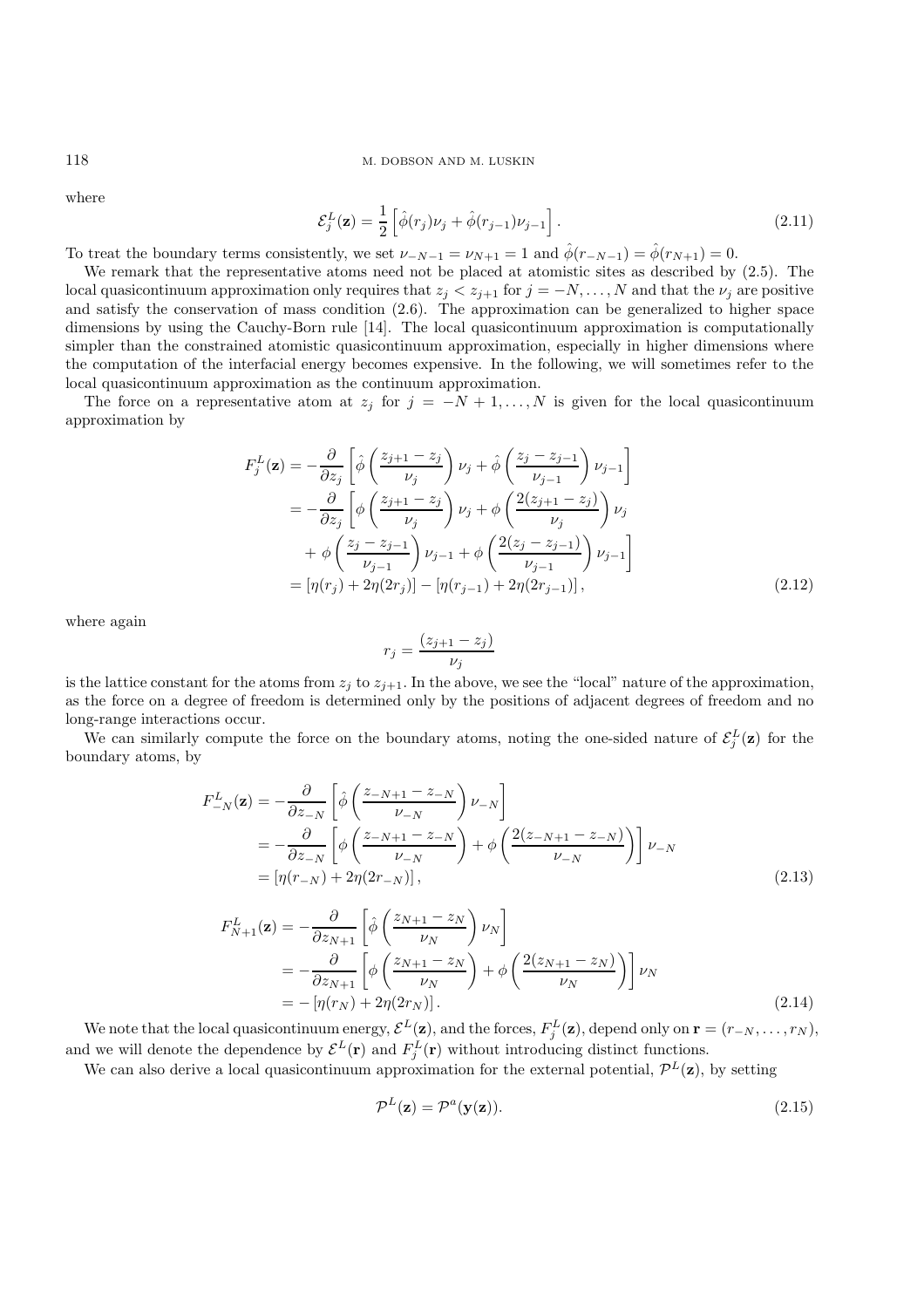

Figure 3. One end of the quasicontinuum chain, highlighting the interface. Filled circles are atomistic representative atoms, whereas the unfilled circles are continuum representative atoms.

By (2.4) and (2.7), the external force on the representative atom at position  $z_j$  is

$$
f_j(\mathbf{z}) = -\frac{\partial \mathcal{P}^L(\mathbf{z})}{\partial z_j} = -\sum_{i=0}^{\nu_{j-1}} \left( \frac{\nu_{j-1} - i}{\nu_{j-1}} \right) \frac{\partial \mathcal{P}^a(\mathbf{y}(\mathbf{z}))}{\partial y_{\ell_j - i}} - \sum_{i=1}^{\nu_j} \left( \frac{\nu_j - i}{\nu_j} \right) \frac{\partial \mathcal{P}^a(\mathbf{y}(\mathbf{z}))}{\partial y_{\ell_j + i}} = \sum_{i=0}^{\nu_{j-1}} \left( \frac{\nu_{j-1} - i}{\nu_{j-1}} \right) \tilde{f}_{\ell_j - i} \left( y_{\ell_j - i}(\mathbf{z}) \right) + \sum_{i=1}^{\nu_j} \left( \frac{\nu_j - i}{\nu_j} \right) \tilde{f}_{\ell_j + i} \left( y_{\ell_j + i}(\mathbf{z}) \right).
$$

It follows from the linear interpolation (2.7) that

$$
f_j(\mathbf{z}) = f_j(z_{j-1}, z_j, z_{j+1}).
$$

We shall assume in our analysis that the external forces,  $\tilde{f}_i$ , are independent of **y**. In this case, the local quasicontinuum forces,  $f_j$ , are independent of **z** and

$$
f_j = \sum_{i=0}^{\nu_{j-1}} \left( \frac{\nu_{j-1} - i}{\nu_{j-1}} \right) \tilde{f}_{\ell_j - i} + \sum_{i=1}^{\nu_j} \left( \frac{\nu_j - i}{\nu_j} \right) \tilde{f}_{\ell_j + i}, \qquad j = -N, \dots, N+1.
$$
 (2.16)

We consider any term  $\tilde{f}_j$  to be zero if  $j \notin \{-M,\ldots,M+1\}$  and any term  $\nu_j$  to be one if  $j \notin \{-N,\ldots,N\}$ .

### 2.4. **The energy-based quasicontinuum approximation**

To describe the energy-based quasicontinuum approximation [14], we again introduce representative atoms with positions  $z_j$  for  $j = -N, \ldots, N+1$ , where  $z_j < z_{j+1}$ . Each representative atom is considered to be an "atomistic" or "continuum" degree of freedom and will contribute either  $\mathcal{E}^a_j(\mathbf{z})$  or  $\mathcal{E}^L_j(\mathbf{z})$  to the total internal energy according to the atomistic model (2.2) or the local quasicontinuum approximation (2.11), respectively.

In applications, atomistic degrees of freedom are used in regions of interest where highly non-uniform behavior is expected. Continuum regions surround this, gradually coarsening by increasing  $\nu_i$  in regions with slowly varying strain. For simplicity of exposition, we will consider an approximation with a single atomistic region, symmetrically surrounded by continuum regions large enough so that no atomistic degrees of freedom interact with the surface atoms through nearest-neighbor or next-nearest-neighbor interactions.

We denote the representative atom positions by  $z_j$  and define the range  $j = -K + 1, \ldots, K$  to be atomistic sites and the ranges  $j = -N, \ldots, -K$  and  $K + 1, \ldots, N + 1$  to be continuum sites (see Fig. 3). Therefore, the total quasicontinuum energy,  $\mathcal{E}^{QC}(\mathbf{r})$ , for the chain is given by

$$
\mathcal{E}^{QC}(\mathbf{r}) = \sum_{j=-N}^{-K} \mathcal{E}_j^L(\mathbf{r}) + \sum_{j=-K+1}^{K} \mathcal{E}_j^a(\mathbf{r}) + \sum_{j=K+1}^{N+1} \mathcal{E}_j^L(\mathbf{r}),
$$
\n(2.17)

where  $\mathcal{E}_{j}^{a}(\mathbf{r})$  is defined in (2.2) and  $\mathcal{E}_{j}^{L}(\mathbf{r})$  is defined in (2.11). We assume that  $\nu_{j} = 1$  for  $j = -K-1, \ldots, K+1$ . This guarantees that  $\nu_j = 1$  within the next-nearest-neighbor cutoff radius of any atomistic site and enables a seamless transition to the continuum approximation.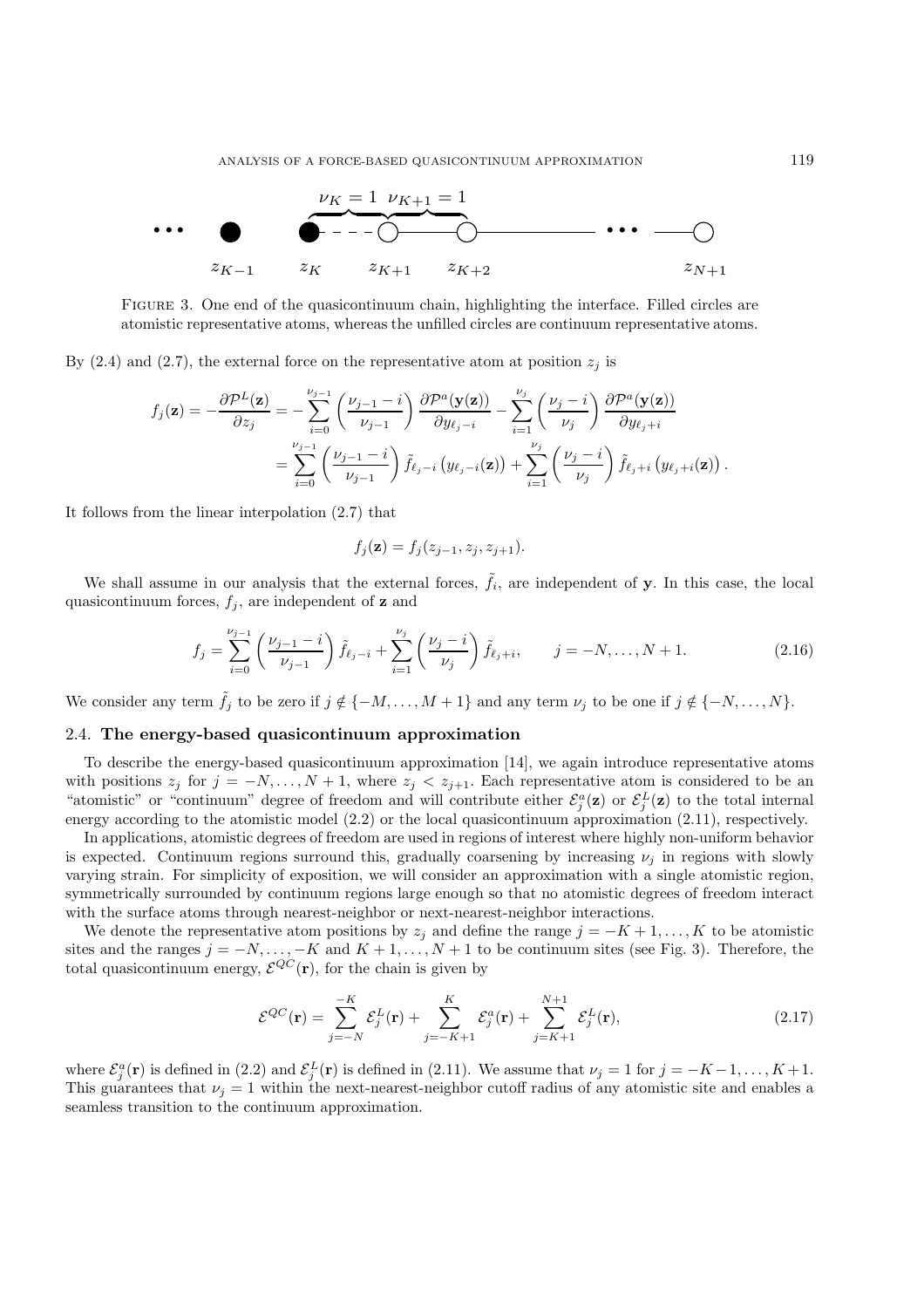The force,  $F_j^{QCE}(\mathbf{r})$ , at  $z_j$  is then given by

$$
F_j^{QCE}(\mathbf{r}) = -\frac{\partial \mathcal{E}^{QC}}{\partial z_j}(\mathbf{r}) = -\sum_{\ell=-N}^{N} \frac{\partial \mathcal{E}^{QC}}{\partial r_{\ell}}(\mathbf{r}) \frac{\partial r_{\ell}}{\partial z_j}
$$
  
\n
$$
-N \leq j \leq -K - 2,
$$
  
\n
$$
F_{-K-1}^{L}(\mathbf{r}) + \frac{1}{2}\eta(r_{-K-1} + r_{-K}), \qquad j = -K - 1,
$$
  
\n
$$
F_{-K}^{L}(\mathbf{r}) - \eta(2r_{-K}) + \frac{1}{2}\eta(r_{-K} + r_{-K+1}), \qquad j = -K,
$$
  
\n
$$
F_{-K+1}^{a}(\mathbf{r}) - \eta(2r_{-K}) + \frac{1}{2}\eta(r_{-K-1} + r_{-K}), \qquad j = -K + 1,
$$
  
\n
$$
F_{-K+2}^{a}(\mathbf{r}) + \frac{1}{2}\eta(r_{-K} + r_{-K+1}), \qquad j = -K + 2,
$$
  
\n
$$
F_{j}^{a}(\mathbf{r}), \qquad -K + 3 \leq j \leq K - 2,
$$
  
\n
$$
F_{K-1}^{a}(\mathbf{r}) - \frac{1}{2}\eta(r_{K-1} + r_{K}), \qquad j = K,
$$
  
\n
$$
F_{K+1}^{L}(\mathbf{r}) + \eta(2r_{K}) - \frac{1}{2}\eta(r_{K} + r_{K+1}), \qquad j = K,
$$
  
\n
$$
F_{K+2}^{L}(\mathbf{r}) - \frac{1}{2}\eta(r_{K} + r_{K+1}), \qquad j = K + 1,
$$
  
\n
$$
F_{K+2}^{L}(\mathbf{r}) - \frac{1}{2}\eta(r_{K} + r_{K+1}), \qquad j = K + 2,
$$
  
\n
$$
F_{j}^{L}(\mathbf{r}), \qquad K + 3 \leq j \leq N + 1.
$$
  
\n(2.18)

In the above expression, we notice that in the large ranges interior to the atomistic and continuum regions the forces are exactly those from the individual models, namely, either  $F_j^a(\mathbf{r})$  or  $F_j^L(\mathbf{r})$ . Near the atomistic to continuum interface, there are additions to these force terms which contain non-physical "ghost" forces.

To see this, we consider the forces on the representative atoms when the lattice spacings are uniform, that is, when  $r_j = a$  for  $j = -N, \ldots, N$ , or equivalently when  $\mathbf{r} = \mathbf{a} = (a, \ldots, a) \in \mathbb{R}^{2N+1}$ . We observe that the forces computed according to the atomistic model (2.3) or the continuum model (2.12) are zero except at the ends of the chain, that is,  $F_j^L(\mathbf{a}) = 0$  for  $j = -N + 1, \ldots, N$  and  $F_j^a(\mathbf{a}) = 0$  for  $j = -N + 2, \ldots, N - 1$ . We then have from  $(2.18)$  that

$$
F_j^{QCE}(\mathbf{a}) = \begin{cases} [\eta(a) + 2\eta(2a)], & j = -N, \\ 0, & -N + 1 \le j \le -K - 2, \\ \frac{1}{2}\eta(2a), & j = -K, \\ -\frac{1}{2}\eta(2a), & j = -K, \\ -\frac{1}{2}\eta(2a), & j = -K + 1, \\ \frac{1}{2}\eta(2a), & j = -K + 2, \\ 0, & -K + 3 \le j \le K - 2, \\ -\frac{1}{2}\eta(2a), & j = K, \\ \frac{1}{2}\eta(2a), & j = K, \\ \frac{1}{2}\eta(2a), & j = K + 1, \\ -\frac{1}{2}\eta(2a), & j = K + 2, \\ 0, & K + 3 \le j \le N, \\ -[\eta(a) + 2\eta(2a)], & j = N + 1. \end{cases}
$$

Figure 4 shows the ghost forces at one of the interfaces. Figure 5 shows the origin of out of balance forces for a single representative atom. We note that while the first neighbor terms are balanced, the second neighbor terms are not balanced due to the fact that the continuum site does not contribute any second-neighbor interactions.

The force-based quasicontinuum approximation described in the next subsection corrects these ghost forces.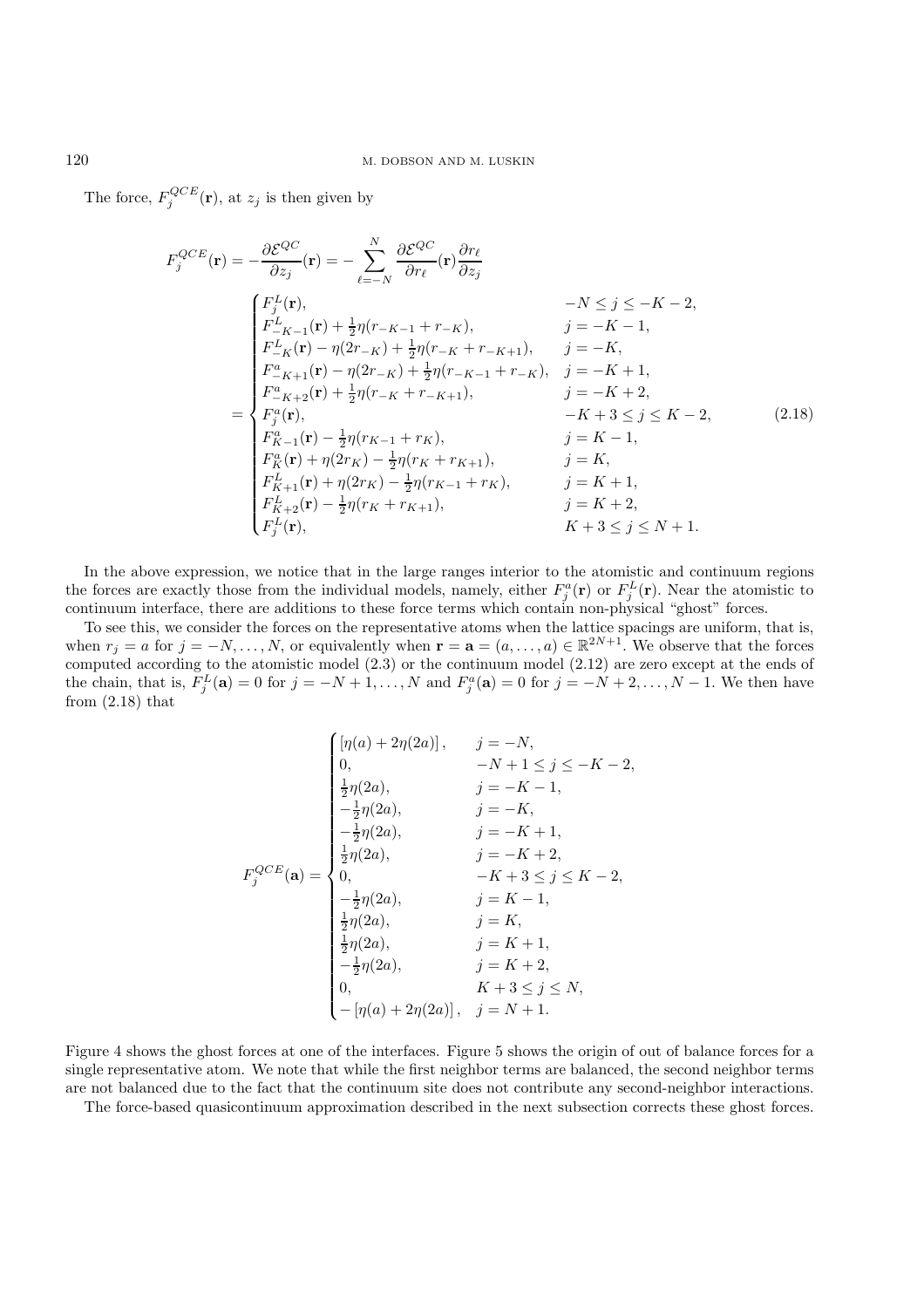

FIGURE 4. Direction of nonzero forces for a uniform configuration.



Figure 5. Imbalance of forces on an atomistic representative atom near the interface.

# 2.5. **The force-based quasicontinuum approximation**

The force-based quasicontinuum approximation [14] corrects the nonphysical forces described in the previous subsection. The forces on the representative atoms in the interior of the atomistic and continuum regions are defined by (2.3) and (2.12), but the forces on the representative atoms near the atomistic-continuum transition given by the energy-based quasicontinuum method must be modified to remove the non-physical terms.

In the force-based quasicontinuum approximation, we again partition into atomistic and continuum representative atoms, where the force on a representative atom is the force that would result on it if the approximation was entirely of its respective type (atomistic or continuum). With this convention, a continuum representative atom only interacts with adjacent degrees of freedom regardless of how close any atomistic sites may be. We will see that the tradeoff for this simple philosophy is that the forces are not conservative, that is, they cannot be derived from an energy.

We now model the forces on the representative atoms for  $j = -K + 1, \ldots, K$  where  $K < N - 1$  by the atomistic model (2.3) and the forces on the representative atoms for  $j = -N, \ldots, -K$  and  $j = K + 1, \ldots, N + 1$ by the local quasicontinuum approximation  $(2.12)$ – $(2.14)$ . The forces on the representative atoms are then given by

$$
F_j^{QCF}(\mathbf{r}) = \begin{cases} F_j^L(\mathbf{r}), & -N \le j \le -K, \\ F_j^a(\mathbf{r}), & -K+1 \le j \le K, \\ F_j^L(\mathbf{r}), & K+1 \le j \le N+1, \end{cases}
$$
  

$$
= \begin{cases} [\eta(r_{-N}) + 2\eta(2r_{-N})], & j = -N, \\ [\eta(r_j) + 2\eta(2r_j)] - [\eta(r_{j-1}) + 2\eta(2r_{j-1})], & -N+1 \le j \le -K, \\ [\eta(r_j) + \eta(r_j + r_{j+1})] - [\eta(r_{j-1}) + \eta(r_{j-1} + r_{j-2})], & -K+1 \le j \le K, \\ [\eta(r_j) + 2\eta(2r_j)] - [\eta(r_{j-1}) + 2\eta(2r_{j-1})], & K+1 \le j \le N, \\ -[\eta(r_N) + 2\eta(2r_N)], & j = N+1. \end{cases}
$$

The force-based quasicontinuum formulation has the desired property that if we take a uniform configuration,  $\mathbf{a} = (a, \dots, a) \in \mathbb{R}^{2N+1}$ , we have that

$$
F_j^{QCF}(\mathbf{a}) = 0, \quad j = -N + 1, ..., N,
$$

and on the boundary we get values of equal magnitude and opposite signs. Thus, the equilibrium equations have a uniform solution, **a**, whenever equal and opposite external forces are applied at the boundary, that is, a chain in uniform tension or compression.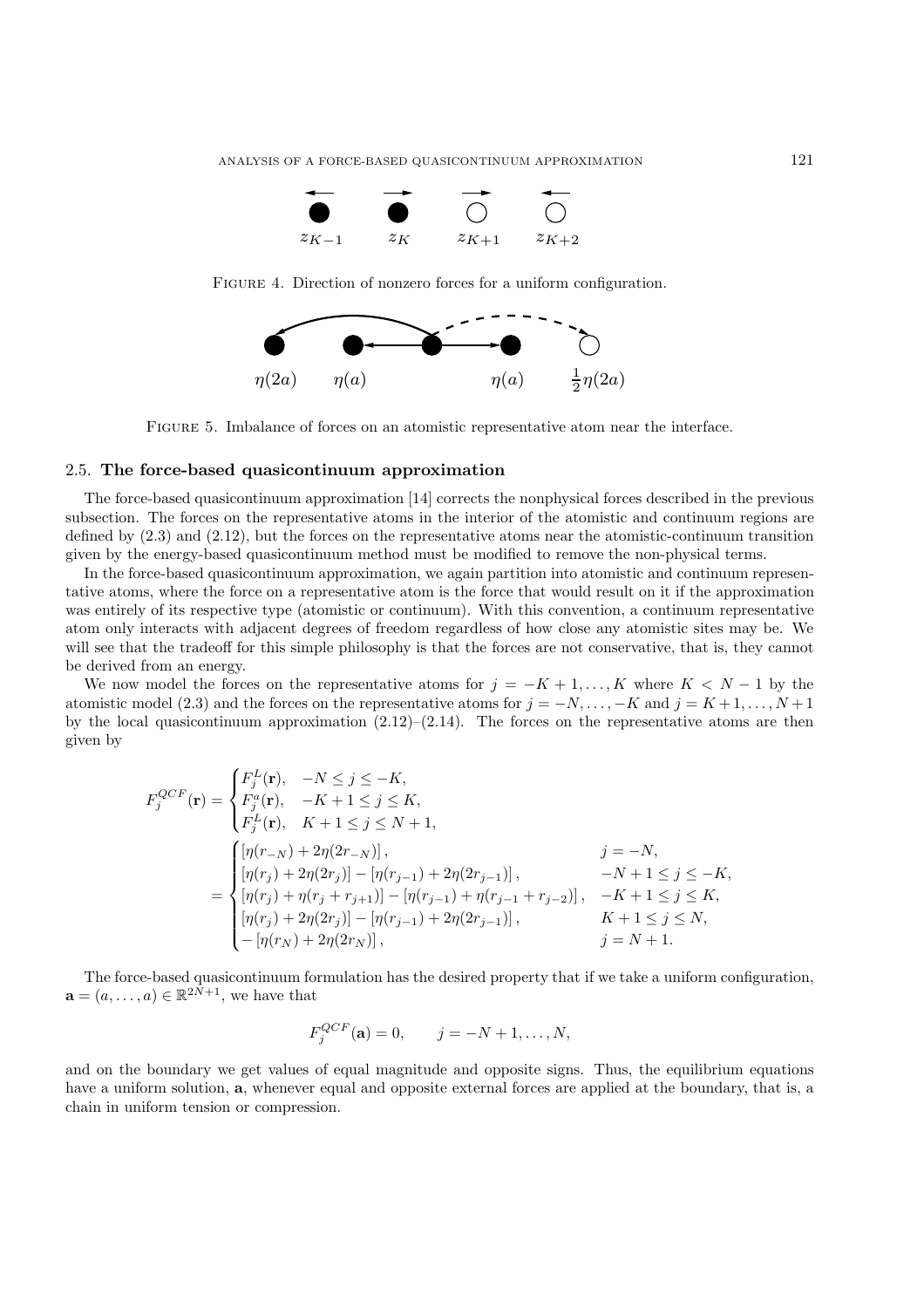However, the solution to the equilibrium equations for the force-based quasicontinuum method,

$$
F_j^{QCF}(\mathbf{r}) + f_j = 0, \qquad j = -N, \dots, N+1,
$$
 (F)

cannot be obtained from the minimization of an energy since  $F_j^{QCF}(\mathbf{r})$  is a nonconservative force. To see this, we observe that the forces given by the force-based quasicontinuum approximation,  $F_j^{QCF}(\mathbf{r})$ , are not the differential of an energy,  $\mathcal{E}^{QCF}(\mathbf{r})$ , since  $F_j^{QCF}(\mathbf{r})$  is not a closed form [9]. We can see this by noting that

$$
\frac{\partial F_K^{QCF}}{\partial z_{K+1}}(\mathbf{r}) = \eta'(r_K),
$$
  

$$
\frac{\partial F_{K+1}^{QCF}}{\partial z_K}(\mathbf{r}) = \eta'(r_K) + 4\eta'(2r_K),
$$

implies that

$$
\frac{\partial F_K^{QCF}}{\partial z_{K+1}}(\mathbf{r}) \neq \frac{\partial F_{K+1}^{QCF}}{\partial z_K}(\mathbf{r}).
$$

# 2.6. **The ghost force iteration**

In the quasicontinuum method of [14], the forces,  $F^{QCF}(\mathbf{r})$ , are split into the force from the energy-based quasicontinuum approximation,  $F^{QCE}(\mathbf{r})$ , and ghost force corrections defined by

$$
F_j^G(\mathbf{r}) = F_j^{QCF}(\mathbf{r}) - F_j^{QCE}(\mathbf{r}) = \begin{cases} 0, & -N \le j \le -K-2, \\ -\frac{1}{2}\eta(r_{-K-1} + r_{-K}), & j = -K-1, \\ +\eta(2r_{-K}) - \frac{1}{2}\eta(r_{-K} + r_{-K+1}), & j = -K, \\ +\eta(2r_{-K}) - \frac{1}{2}\eta(r_{-K-1} + r_{-K}), & j = -K+1, \\ -\frac{1}{2}\eta(r_{-K} + r_{-K+1}), & j = -K+2, \\ 0, & -K+3 \le j \le K-2, \\ +\frac{1}{2}\eta(r_{K-1} + r_K), & j = K, \\ -\eta(2r_K) + \frac{1}{2}\eta(r_K + r_{K+1}), & j = K, \\ -\eta(2r_K) + \frac{1}{2}\eta(r_{K-1} + r_K), & j = K+1, \\ +\frac{1}{2}\eta(r_K + r_{K+1}), & j = K+2, \\ 0, & K+3 \le j \le N+1. \end{cases}
$$
(2.19)

The forces  $F_j^G(\mathbf{r})$  act as a model correction near the atomistic-continuum interfaces to enforce the convention that each representative atom has forces acting on it as though it were surrounded by representative atoms of the same type.

In [14], the solution to the equilibrium equations  $(F)$  is obtained by solving the iteration

$$
F_j^{QCE}(\mathbf{r}^{n+1}) + F_j^G(\mathbf{r}^n) + f_j = 0, \qquad j = -N, \dots, N+1,
$$
 (E)

by using a conjugate gradient method to compute  $\mathbf{r}^{n+1}$  from  $\mathbf{r}^n$ . If the sequence of solutions  $\{\mathbf{r}^n\}$  converges, then the iterative limit **r** satisfies the equilibrium equations (F).

We have split the internal forces of the force-based quasicontinuum approximation,  $F_j^{QCF}(\mathbf{r})$ , into a conservative force,  $F_j^{QCE}(\mathbf{r})$ , and correction,  $F_j^G(\mathbf{r})$ , to define the iterative method above (E). The conservative force,  $F_j^{QCE}(\mathbf{r})$ , was defined by the quasicontinuum energy,  $\mathcal{E}^{QC}(\mathbf{r})$ , given by (2.17), and the correction,  $F_j^G(\mathbf{r})$ ,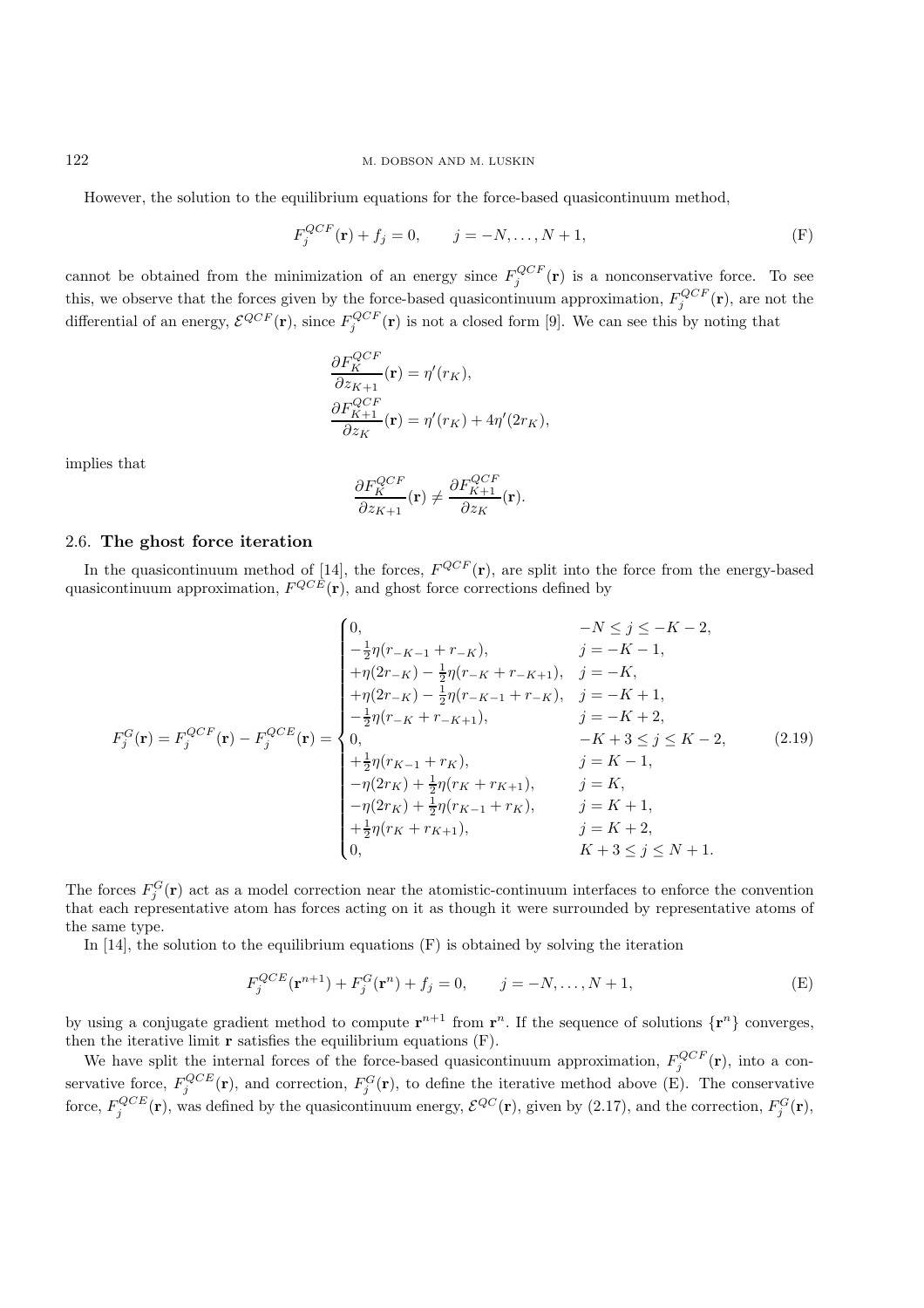was defined simply by  $F_j^G(\mathbf{r}) = F_j^{QCF}(\mathbf{r}) - F_j^{QCE}(\mathbf{r})$ . However, we are free to try to improve the rate of convergence of  $\mathbf{r}^n \to \mathbf{r}$  by constructing an energy  $\mathcal{E}^{QCE2}(\mathbf{r})$  different from  $\mathcal{E}^{QCE}(\mathbf{r})$  and then solving the iteration

$$
F_j^{QCE2}(\mathbf{r}^{n+1}) + F_j^{G2}(\mathbf{r}^n) + f_j = 0, \qquad j = -N, \dots, N+1,
$$

where  $F_j^{QCE2}(\mathbf{r})$  is now the force that is derived from  $\mathcal{E}^{QCE2}(\mathbf{r})$  and  $F_j^{G2}(\mathbf{r}) = F_j^{QCF}(\mathbf{r}) - F_j^{QCE2}(\mathbf{r})$ . In the following we restrict our attention to  $\mathcal{E}^{QCE}$  as presented in this section, leaving other choices to be addressed in future work.

# 3. Conjugate forces

In this section, we simplify the analysis by reformulating the force-based quasicontinuum equilibrium equations (F) in terms of forces conjugate to the distance between representative atoms,

$$
R_j = z_{j+1} - z_j = \nu_j r_j, \qquad j = -N, \ldots, N,
$$

rather than conjugate to the positions of the representative atoms,  $z_i$ . We will use the notation **R** =  $(R_{-N},\ldots,R_N) \in \mathbb{R}^{2N+1}$ . Through this technique, we will be able to derive equations that are decoupled inside the continuum regions and are the sum of tridiagonal terms and nonlocal interfacial terms in the atomistic region. The main results, Theorems 4.1 and 5.1, will be in terms of the conjugate forces.

#### 3.1. **The internal conjugate force**

We define the internal conjugate force for the energy-based quasicontinuum approximation by

$$
\psi_j^E(\mathbf{r}) = \frac{\partial \mathcal{E}^{QC}}{\partial R_j}(\mathbf{r}(\mathbf{R})) = \frac{1}{\nu_j} \frac{\partial \mathcal{E}^{QC}}{\partial r_j}(\mathbf{r}), \qquad j = -N, \dots, N. \tag{3.1}
$$

We note that we have found it convenient to define  $\psi_j^E(\mathbf{r})$  as the negative of the usual convention for a conjugate force. We next derive the following relation between  $F_j^{QCE}(\mathbf{r})$  and the internal conjugate force  $\psi_j^E(\mathbf{r})$ :

$$
F_j^{QCE}(\mathbf{r}) = -\frac{\partial \mathcal{E}^{QC}}{\partial z_j}(\mathbf{r}) = -\frac{\partial \mathcal{E}^{QC}}{\partial R_j}(\mathbf{r}(\mathbf{R})) \frac{\partial R_j}{\partial z_j} - \frac{\partial \mathcal{E}^{QC}}{\partial R_{j-1}}(\mathbf{r}(\mathbf{R})) \frac{\partial R_{j-1}}{\partial z_j}
$$
  
=  $\psi_j^E(\mathbf{r}) - \psi_{j-1}^E(\mathbf{r}), \qquad j = -N, ..., N+1,$  (3.2)

where we set

$$
\psi_{-N-1}^E(\mathbf{r}) = \psi_{N+1}^E(\mathbf{r}) = 0.
$$

We can sum the forces from the left of the chain and use the preceding equation  $(3.2)$  to obtain that

$$
\psi_j^E(\mathbf{r}) = \sum_{i=-N}^{j} F_i^{QCE}(\mathbf{r}), \qquad j = -N, \dots, N+1.
$$
 (3.3)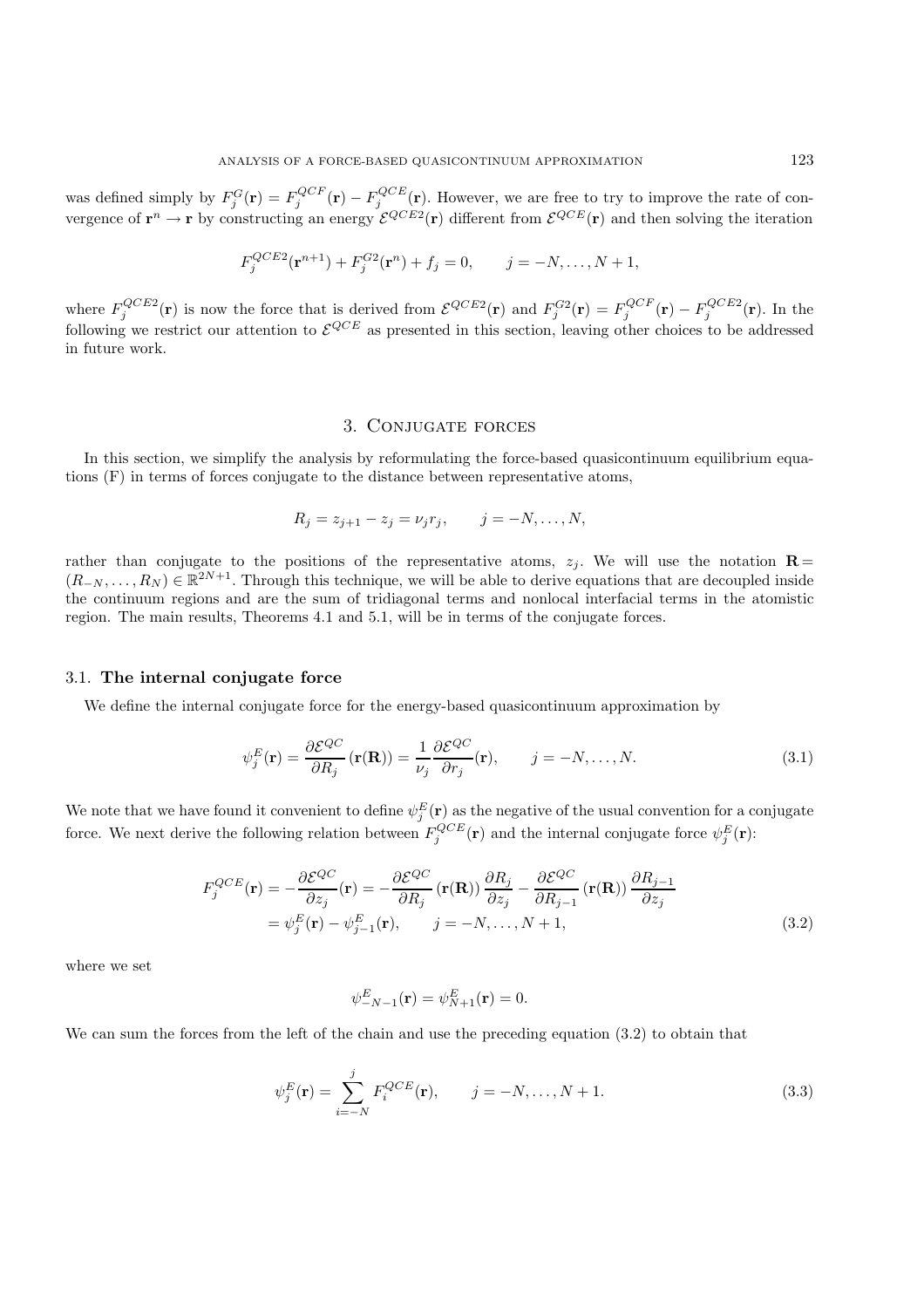We can derive from either (3.1) or (3.3) that

$$
\begin{cases}\n0, & j = -N - 1 \\
\eta(r_j) + 2\eta(2r_j), & -N \le j \le -K - 2, \\
\eta(r_j) + 2\eta(2r_j) + \frac{1}{2}\eta(r_j + r_{j+1}), & j = -K - 1, \\
\eta(r_j) + \frac{1}{2}\eta(r_j + r_{j-1}) + \frac{1}{2}\eta(r_j + r_{j+1}) + \eta(2r_j), & j = -K, \\
\eta(r_j) + \frac{1}{2}\eta(r_j + r_{j-1}) + \eta(r_j + r_{j+1}), & j = -K + 1, \\
\eta(r_j) + \eta(r_j + r_{j-1}) + \eta(r_j + r_{j+1}), & -K + 2 \le j \le K - 2, \\
\eta(r_j) + \eta(r_j + r_{j-1}) + \frac{1}{2}\eta(r_j + r_{j+1}), & j = K - 1, \\
\eta(r_j) + \frac{1}{2}\eta(r_j + r_{j-1}) + \frac{1}{2}\eta(r_j + r_{j+1}) + \eta(2r_j), & j = K, \\
\eta(r_j) + 2\eta(2r_j) + \frac{1}{2}\eta(r_j + r_{j-1}), & j = K + 1, \\
\eta(r_j) + 2\eta(2r_j), & K + 2 \le j \le N, \\
0, & j = N + 1.\n\end{cases}
$$
\n(3.4)

We cannot properly derive an internal conjugate force for the force-based quasicontinuum approximation since it is not a conservative force. However, we will find it convenient to define one by following (3.3), setting

$$
\psi^F_{-N-1}(\mathbf{r})=0
$$

and

$$
\psi_j^F(\mathbf{r}) = \sum_{i=-N}^{j} F_i^{QCF}(\mathbf{r}), \qquad j = -N, \dots, N+1.
$$
 (3.5)

We can then obtain that

$$
F_j^{QCF}(\mathbf{r}) = \psi_j^F(\mathbf{r}) - \psi_{j-1}^F(\mathbf{r}), \qquad j = -N, \dots, N+1.
$$
 (3.6)

We have the following closed form expressions for the internal conjugate force  $\psi_j^F(\mathbf{r})$ :

$$
\psi_j^F(\mathbf{r}) = \begin{cases}\n0, & j = -N - 1, \\
\eta(r_j) + 2\eta(2r_j), & -N \le j \le -K, \\
\eta(r_j) + \eta(r_j + r_{j-1}) + \eta(r_j + r_{j+1}) & \\
+ [2\eta(2r_{-K}) - \eta(r_{-K} + r_{-K-1}) - \eta(r_{-K} + r_{-K+1})], & -K + 1 \le j \le K, \\
\eta(r_j) + 2\eta(2r_j) & \\
+ [2\eta(2r_{-K}) - \eta(r_{-K} + r_{-K-1}) - \eta(r_{-K} + r_{-K+1})] & \\
- [2\eta(2r_{K}) - \eta(r_{K} + r_{K-1}) - \eta(r_{K} + r_{K+1})], & K + 1 \le j \le N, \\
[2\eta(2r_{-K}) - \eta(r_{-K} + r_{-K-1}) - \eta(r_{-K} + r_{-K+1})] & \\
- [2\eta(2r_{K}) - \eta(r_{K} + r_{K-1}) - \eta(r_{K} + r_{K+1})], & j = N + 1.\n\end{cases} (3.7)
$$

The internal conjugate force,  $\psi_j^F(\mathbf{r})$ , takes a simpler form when there is no resultant quasicontinuum force, that is, when **r** satisfies

$$
\psi_{N+1}^F(\mathbf{r}) = \sum_{j=-N}^{N+1} F_j^{QCF}(\mathbf{r}) = 0,
$$
\n(3.8)

which is equivalent to

$$
2\eta(2r_{-K}) - \eta(r_{-K} + r_{-K-1}) - \eta(r_{-K} + r_{-K+1}) = 2\eta(2r_K) - \eta(r_K + r_{K-1}) - \eta(r_K + r_{K+1}).
$$
\n(3.9)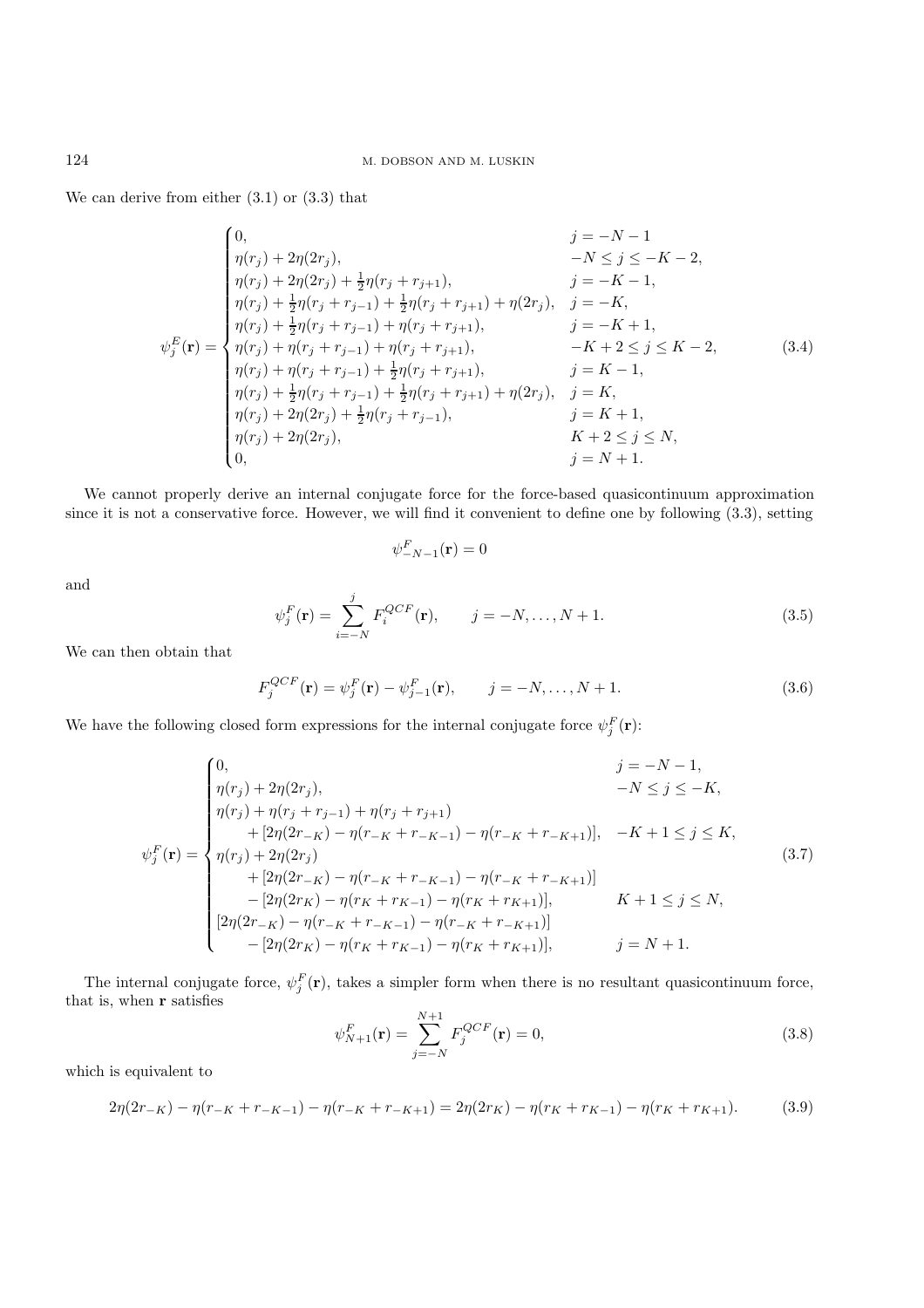We note that (3.9) is satisfied when **r** is symmetric, that is, when  $r_{-j} = r_j$  for  $j = 1, ..., N$ . Let us now define  $\hat{\psi}_j^F(\mathbf{r})$  on all of  $\mathbb{R}^{2N+1}$  as a symmetric extension of  $\psi_j^F(\mathbf{r})$ , with equality whenever **r** satisfies (3.9). This leads to  $\hat{\psi}_j^F(\mathbf{r})$  having a more symmetric form,

$$
\hat{\psi}_j^F(\mathbf{r}) = \begin{cases}\n0, & j = -N - 1, \\
\eta(r_j) + 2\eta(2r_j), & -N \le j \le -K, \\
\eta(r_j) + \eta(r_j + r_{j-1}) + \eta(r_j + r_{j+1}) & + [2\eta(2r_K) - \eta(r_K + r_{K-1}) - \eta(r_K + r_{K+1})], & -K + 1 \le j \le K - 1, \\
\eta(r_j) + 2\eta(2r_j), & K \le j \le N, \\
0, & j = N + 1.\n\end{cases}
$$
\n(3.10)

The intervals of definition changed slightly from (3.7), which is one of the simplifications afforded by (3.9). We use  $\hat{\psi}_j^F(\mathbf{r})$  in our subsequent analysis, and in Section 3.3 we discuss the relation between using  $\psi_j^F(\mathbf{r})$  and  $\hat{\psi}_j^F(\mathbf{r})$ to solve the equilibrium equations (F).

We identify in (3.10) a continuum internal conjugate force for  $j = -N, \ldots, -K$  and  $j = K, \ldots, N$  given by

$$
\eta(r_j) + 2\eta(2r_j)
$$

and an atomistic internal conjugate force for  $j = -K + 1, \ldots, K - 1$  given by

$$
\eta(r_j) + \eta(r_{j-1} + r_j) + \eta(r_j + r_{j+1}).
$$

We identify the remaining terms,

$$
2\eta(2r_K) - \eta(r_K + r_{K-1}) - \eta(r_K + r_{K+1}),
$$

for  $j = -K + 1, \ldots, K - 1$  as the nonlocal part of the internal conjugate force.

For consistency, we wish to define  $\hat{\psi}_j^E(\mathbf{r})$  as we did for  $\hat{\psi}_j^F(\mathbf{r})$ . Since  $\psi_j^E(\mathbf{r})$  is derived from the energy  $\mathcal{E}^{QCE}(\mathbf{r})$ , it has no resultant force. Thus, we define  $\hat{\psi}_j^E(\mathbf{r}) = \psi_j^E(\mathbf{r})$ .

We can also derive a corresponding internal conjugate ghost force,  $\psi_j^G(\mathbf{r})$ , by summing  $F_j^G(\mathbf{r})$  as in (3.5). From the definition of  $F_j^G(\mathbf{r})$  (2.19), we have that

$$
\psi_j^F(\mathbf{r}) = \psi_j^E(\mathbf{r}) + \psi_j^G(\mathbf{r}), \qquad j = -N-1, \dots, N+1.
$$

We can define  $\hat{\psi}_j^G(\mathbf{r})$  by

$$
\hat{\psi}_j^F(\mathbf{r}) = \hat{\psi}_j^E(\mathbf{r}) + \hat{\psi}_j^G(\mathbf{r}), \qquad j = -N-1, \dots, N+1,
$$

and we can then check that

$$
\hat{\psi}_{j}^{G}(\mathbf{r}) = \begin{cases}\n0, & -N-1 \leq j \leq -K-2, \\
-\frac{1}{2}\eta(r_{-K} + r_{-K-1}), & j = -K, \\
\eta(2r_{-K}) - \frac{1}{2}\eta(r_{-K} + r_{-K+1}) - \frac{1}{2}\eta(r_{-K} + r_{-K-1}), & j = -K, \\
2\eta(2r_{-K}) - \frac{1}{2}\eta(r_{-K} + r_{-K+1}) - \eta(r_{-K} + r_{-K-1}), & j = -K+1, \\
2\eta(2r_{K}) - \eta(r_{K} + r_{K-1}) - \eta(r_{K} + r_{K+1}), & -K+2 \leq j \leq K-2, \\
2\eta(2r_{K}) - \frac{1}{2}\eta(r_{K} + r_{K-1}) - \eta(r_{K} + r_{K+1}), & j = K-1, \\
\eta(2r_{K}) - \frac{1}{2}\eta(r_{K} + r_{K-1}) - \frac{1}{2}\eta(r_{K} + r_{K+1}), & j = K, \\
-\frac{1}{2}\eta(r_{K} + r_{K+1}), & j = K, \\
0, & K+2 \leq j \leq N+1.\n\end{cases}
$$
\n(3.11)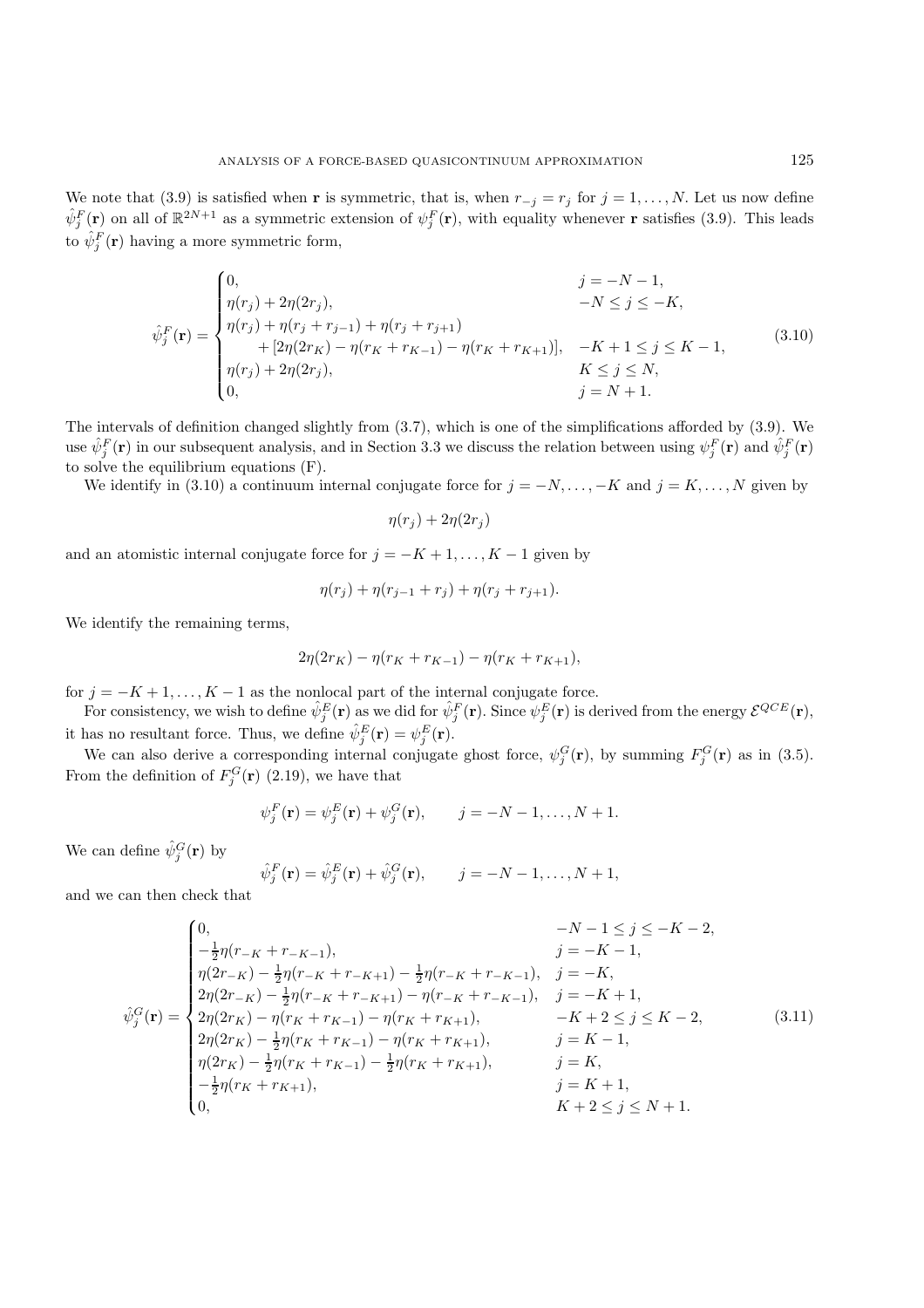If **r** satisfies the condition (3.9), then we have that  $\hat{\psi}_j^G(\mathbf{r}) = \psi_j^G(\mathbf{r})$ . We note that the nonlocal part of the internal conjugate force is found in  $\psi_j^G(\mathbf{r})$  and  $\hat{\psi}_j^G(\mathbf{r})$ .

We finally observe that if **r** is symmetric, then  $\hat{\psi}_j^F(\mathbf{r}) = \psi_j^F(\mathbf{r}), \ \hat{\psi}_j^E(\mathbf{r}) = \psi_j^E(\mathbf{r}), \text{ and } \hat{\psi}_j^G(\mathbf{r}) = \psi_j^G(\mathbf{r})$  are symmetric.

# 3.2. **The external conjugate force**

We recall that we are assuming in our analysis that the external forces,  $\tilde{f}_i$ , are independent of **y**, and that consequently the local quasicontinuum forces,  $f_j$ , given in  $(2.16)$  are independent of **z**. The external potential,  $\mathcal{P}^L(\mathbf{z})$ , given in (2.15) thus has the form

$$
\mathcal{P}^L(\mathbf{z}) = -\sum_{j=-N}^{N+1} f_j z_j.
$$

We now assume that there is also no resultant force from the external forces, so that

$$
\sum_{j=-N}^{N+1} f_j = 0.
$$
\n(3.12)

It then follows that the external potential,  $\mathcal{P}^L(\mathbf{z})$ , is also a function of **r**, and we can define the external conjugate force by

$$
\Phi_j = -\frac{\partial \mathcal{P}^L}{\partial R_j} \left( \mathbf{r}(\mathbf{R}) \right) = -\frac{1}{\nu_j} \frac{\partial \mathcal{P}^L}{\partial r_j} (\mathbf{r}), \qquad j = -N, \dots, N. \tag{3.13}
$$

We next derive the following relation between  $f_j$  and the external conjugate force  $\Phi_j$ :

$$
f_j = -\frac{\partial \mathcal{P}^L}{\partial z_j}(\mathbf{r}) = -\frac{\partial \mathcal{P}^L}{\partial R_j}(\mathbf{r}(\mathbf{R})) \frac{\partial R_j}{\partial z_j} - \frac{\partial \mathcal{P}^L}{\partial R_{j-1}}(\mathbf{r}(\mathbf{R})) \frac{\partial R_{j-1}}{\partial z_j}
$$
  
= -(\Phi\_j - \Phi\_{j-1}),  $j = -N, ..., N+1,$  (3.14)

where we set

$$
\Phi_{-N-1} = \Phi_{N+1} = 0.
$$

We can sum the external forces from the left of the chain and use the preceding equation (3.14) to obtain that

$$
\Phi_j = -\sum_{i=-N}^j f_i, \qquad j = -N, \dots, N+1. \tag{3.15}
$$

If the external forces,  $f_j$ , are anti-symmetric, that is,

$$
f_{j+1} = -f_{-j}, \qquad j = 0, \dots, N,
$$
\n(3.16)

then we can conclude from (3.15) that the external conjugate force,  $\Phi_j$ , is symmetric about  $j = 0$ , that is,

$$
\Phi_j = \Phi_{-j}, \qquad j = -N - 1, \dots, N + 1. \tag{3.17}
$$

We note that the external forces,  $f_j$ , are anti-symmetric if the chain is subject only to tensile or compressive loads of equal magnitude, but opposite sign, at its ends.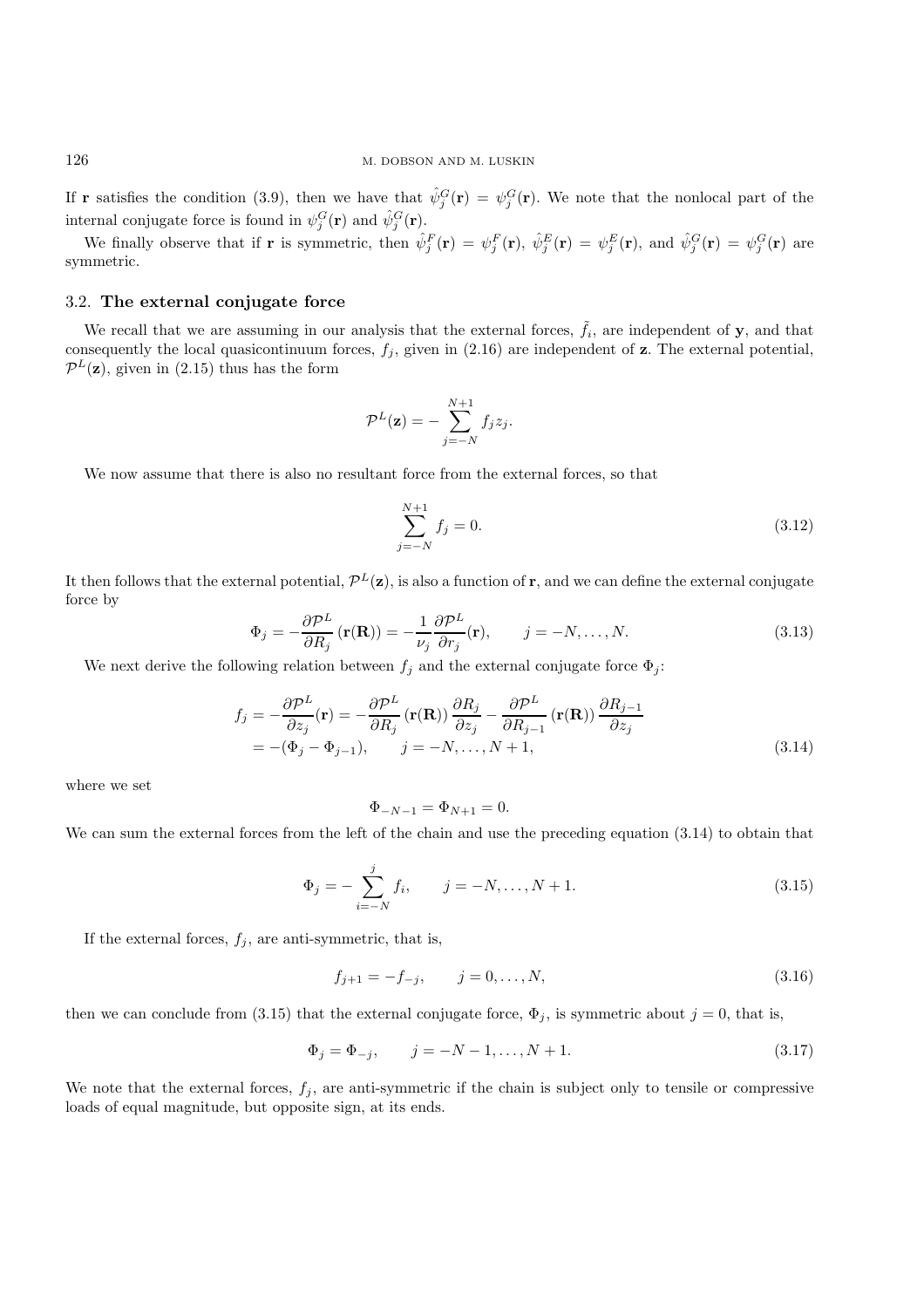# 3.3. **Equilibrium equations**

We now derive equilibrium equations in terms of the symmetric internal conjugate force,  $\hat{\psi}_j^F$ , and discuss when solutions of these equilibrium equations correspond to solutions of  $(F)$ . The same is done for  $\hat{\psi}_j^E$ .

It follows from  $(3.5)$ ,  $(3.6)$ ,  $(3.15)$ , and  $(3.14)$  that the force-based quasicontinuum equilibrium equations

$$
F_j^{QCF}(\mathbf{r}) + f_j = 0, \qquad j = -N, \dots, N+1,
$$
 (F)

are equivalent to

$$
\psi_j^F(\mathbf{r}) = \Phi_j, \qquad j = -N - 1, ..., N + 1.
$$

We recall that  $\Phi_{N+1} = 0$  since we have assumed that the external forces satisfy the condition of no resultant force (3.12). Therefore, if **r** satisfies the force-based quasicontinuum equilibrium equations (F), then  $\psi_{N+1}(\mathbf{r}) = 0$ , and by (3.8) we have  $\psi_j^F(\mathbf{r}) = \hat{\psi}_j^F(\mathbf{r})$  for all  $j = -N-1, \ldots, N+1$ . Thus, we see that if **r** satisfies the force-based equilibrium equations (F), then

$$
\hat{\psi}_j^F(\mathbf{r}) = \Phi_j, \qquad j = -N-1, \dots, N+1.
$$

We also recall that if **r** is symmetric, then

$$
\psi_j^F(\mathbf{r}) = \hat{\psi}_j^F(\mathbf{r}), \qquad j = -N-1, \dots, N+1.
$$

Hence, if **r** is a symmetric solution of

$$
\hat{\psi}_j^F(\mathbf{r}) = \Phi_j, \qquad j = -N - 1, \dots, N + 1,\tag{CF}
$$

then **r** is a solution of the force-based quasicontinuum equilibrium equations (F). The equilibrium equations (CF) are used in the following analysis and provide criteria for the existence of solutions to the equilibrium equations (F).

If we sum the ghost force iteration equations

$$
F_j^{QCE}(\mathbf{r}^{n+1}) + F_j^G(\mathbf{r}^n) + f_j = 0, \qquad j = -N, \dots, N+1,
$$
 (E)

then we also get the following equivalent corresponding iterative method in terms of the internal and external conjugate forces

$$
\psi_j^E(\mathbf{r}^{n+1}) + \psi_j^G(\mathbf{r}^n) = \Phi_j, \qquad j = -N-1, ..., N+1.
$$

We also have that if the sequence  $\{r^n\}$  satisfies the iteration equations  $(E)$ , then the sequence  $\{r^n\}$  satisfies

$$
\hat{\psi}_j^E(\mathbf{r}^{n+1}) + \hat{\psi}_j^G(\mathbf{r}^n) = \Phi_j, \qquad j = -N - 1, ..., N + 1.
$$
 (CE)

We finally note that if the sequence  $\{\mathbf{r}^n\}$  is a symmetric solution of (CE), then the sequence  $\{\mathbf{r}^n\}$  satisfies the ghost force iteration equations (E).

# 4. Existence of solutions to the force-based quasicontinuum system

In this section, we will give conditions on  $\Phi = (\Phi_{-N}, \ldots, \Phi_N) \in \mathbb{R}^{2N+1}$  such that there exists a unique solution **r** to

$$
\hat{\Psi}^F(\mathbf{r}) = \Phi \tag{CF}
$$

 $\text{in a domain }\Omega \subset \mathbb{R}^{2N+1}, \text{ where } \hat{\mathbf{\Psi}}^F(\mathbf{r}) = \left(\hat{\psi}^F_{-N}(\mathbf{r}),\ldots,\hat{\psi}^F_N(\mathbf{r})\right) \in \mathbb{R}^{2N+1} \text{ has the symmetric form given}$ in (3.10). We note that we ignore  $\hat{\psi}^F_{-N-1}, \hat{\psi}^F_{N+1}, \Phi_{-N-1}, \Phi_{N+1}$  in the above formulation since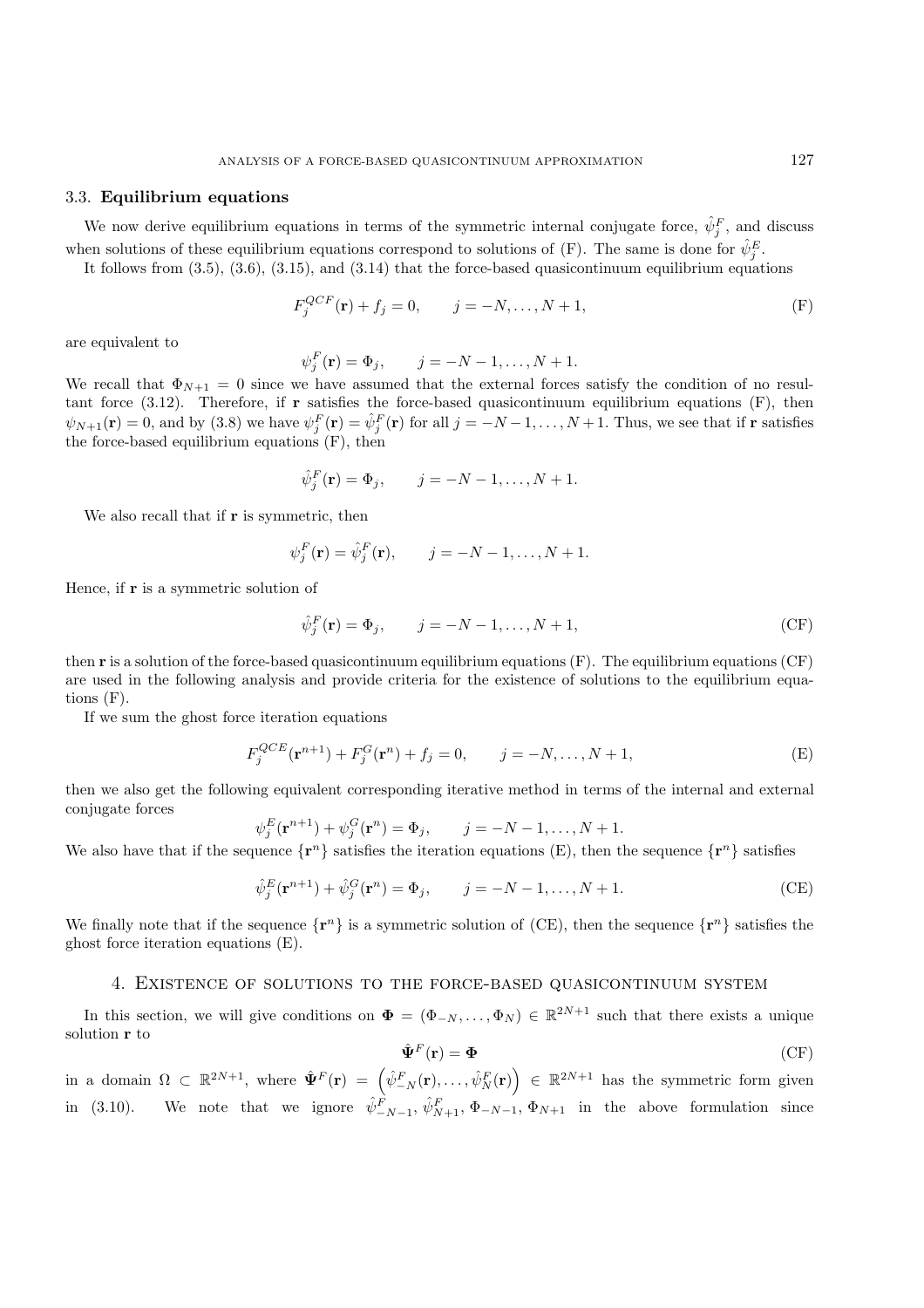$\hat{\psi}_{-N-1}^F = \hat{\psi}_{N+1}^F = \Phi_{-N-1} = \Phi_{N+1} = 0$ . We conclude this section by showing that the unique symmetric solution **r** to (CF) for a symmetric **Φ** is a solution of the force-based equilibrium equations (F).

For any uniform lattice spacing  $\mathbf{a} = (a, \ldots, a) \in \mathbb{R}^{2N+1}$ , we have a corresponding uniform  $\hat{\mathbf{\Psi}}^F(\mathbf{a})$ . Under appropriate assumptions on the atomistic potential,  $\phi(r)$ , and the interatomic spacing, **a**, we will give an explicit neighborhood around **a** in which we have a unique solution to (CF) for any external potential, **Φ**, in an explicit neighborhood of  $\hat{\Psi}^F(\mathbf{a})$ . We will show that these assumptions on the atomistic potential,  $\phi(r)$ , are satisfied by the Lennard-Jones potential

$$
\phi(r) = \frac{1}{r^{12}} - \frac{2}{r^6}.\tag{4.1}
$$

### 4.1. **Assumptions on the atomistic potential,**  $\phi(r)$

We now give the assumptions on the atomistic potential,  $\phi(r)$ , that are required for our analysis. We will assume that  $\phi(r) \in C^3((0,\infty))$ , and we recall that  $\eta(r) = \phi'(r)$  and  $\hat{\phi}(r) = \phi(r) + \phi(2r)$ . We define

$$
\hat{\eta}(r) = \hat{\phi}'(r),
$$

so

$$
\hat{\eta}(r) = \phi'(r) + 2\phi'(2r) = \eta(r) + 2\eta(2r).
$$

We assume that the atomistic potential,  $\phi(r)$ , satisfies the following properties that are graphically displayed in Figures 6 and 7:

$$
\eta'(r) > 0 \text{ for } 0 < r < \tilde{r}_1 \text{ and } \eta'(r) < 0 \text{ for } r > \tilde{r}_1,\tag{4.2}
$$

$$
\eta''(r) < 0 \text{ for } 0 < r < \tilde{r}_2 \text{ and } \eta''(r) > 0 \text{ for } r > \tilde{r}_2,\tag{4.3}
$$

$$
\hat{\eta}(r) < 0 \text{ for } 0 < r < a_0 \text{ and } \hat{\eta}(r) > 0 \text{ for } r > a_0,\tag{4.4}
$$

$$
\hat{\eta}'(r) > 0 \text{ for } 0 < r < a_1 \text{ and } \hat{\eta}'(r) < 0 \text{ for } r > a_1,\tag{4.5}
$$

$$
0 < a_0 < \tilde{r}_1 < \tilde{r}_2 < 2a_0,\tag{4.6}
$$

$$
a_0 < a_1. \tag{4.7}
$$

We note that  $a_0$  is the equilibrium bond length of a uniform chain, and  $a_1$  is the bond length of a uniform chain at the load limit. It follows from (4.4) that  $F_j^{QCF}(\mathbf{a}_0) = 0$  for  $j = -N, \ldots, N+1$  and  $\hat{\mathbf{\Psi}}^F(\mathbf{a}_0) = \mathbf{0}$  where  $\mathbf{a}_0 = (a_0, \dots, a_0) \in \mathbb{R}^{2N+1}.$ 

The local quasicontinuum approximation is simply the case where all of the representative atoms are continuum, giving a decoupled system

$$
\hat{\mathbf{\Psi}}^{L}(\mathbf{r})=\mathbf{\Phi},
$$

where  $\hat{\Psi}^{L}(\mathbf{r}) = (\hat{\psi}^{L}_{-N}(\mathbf{r}), \dots, \hat{\psi}^{L}_{N}(\mathbf{r}))$  is defined by

$$
\hat{\psi}_i^L(\mathbf{r}) = \hat{\eta}(r_i), \qquad i = -N, \dots, N. \tag{4.8}
$$

We thus have that

$$
D_j \hat{\psi}_i^L(\mathbf{r}) = \hat{\eta}'(r_i) \delta_{ij},
$$

and we see that the local quasicontinuum approximation is unstable when  $r_i > a_1$  for some  $i = -N, \ldots, N$ .

#### 4.2. **Existence and uniqueness by the inverse function theorem**

While the main theorem of this section gives explicit conditions on  $\Phi$  for which  $\hat{\Psi}^F(\mathbf{r}) = \Phi$  is solvable, we begin by showing that the inverse function theorem [4] can be used to show that  $\hat{\Psi}^F(\mathbf{r})$  is bijective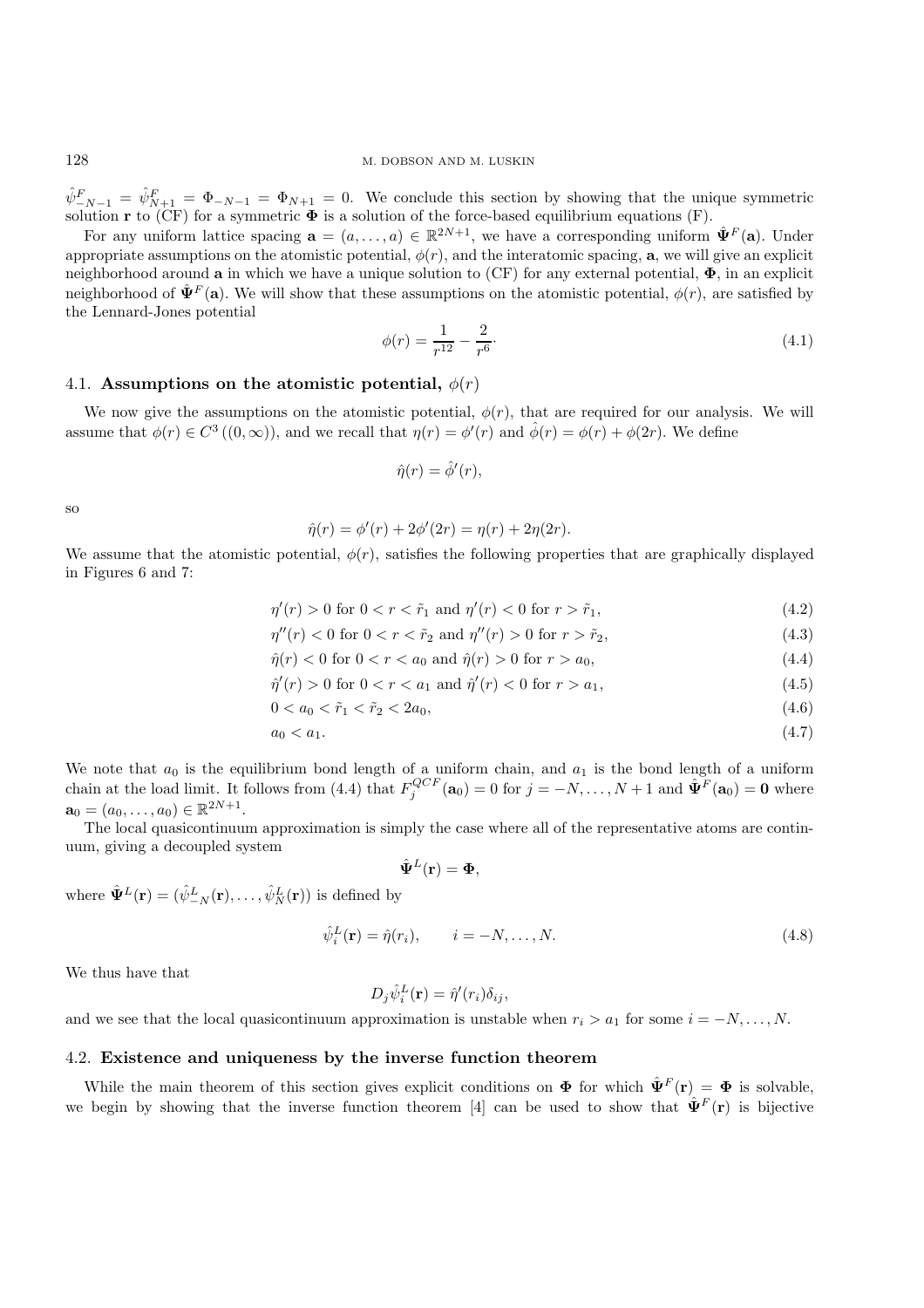

FIGURE 6. The Lennard-Jones potential (4.1) demonstrates the prototypical behavior of  $\phi(r)$ and its derivatives,  $\eta(r) = \phi'(r)$  and  $\eta'(r) = \phi''(r)$ .



FIGURE 7. The energy density,  $\hat{\phi}(r)$ , for the Lennard-Jones potential (4.1) and its derivatives,  $\hat{\eta}(r) = \hat{\phi}'(r)$  and  $\hat{\eta}'(r) = \hat{\phi}''(r)$ .

in a neighborhood of  $\mathbf{r} = \mathbf{a}_0$ . Therefore, we must analyze the invertibility of

$$
D_{j}\hat{\psi}_{i}^{F}(\mathbf{r}) = \begin{cases} [\eta'(r_{i}) + 4\eta'(2r_{i})]\delta_{ij}, & -N \leq i \leq -K, \\ [\eta'(r_{i}) + \eta'(r_{i} + r_{i-1}) + \eta'(r_{i} + r_{i+1})]\delta_{ij} \\ + \eta'(r_{i} + r_{i-1})\delta_{i-1j} + \eta'(r_{i} + r_{i+1})\delta_{i+1j} \\ + [4\eta'(2r_{K}) - \eta'(r_{K} + r_{K-1}) - \eta'(r_{K} + r_{K+1})]\delta_{Kj} \\ - \eta'(r_{K} + r_{K-1})\delta_{K-1j} - \eta'(r_{K} + r_{K+1})\delta_{K+1j}, & -K+1 \leq i \leq K-1, \\ [\eta'(r_{i}) + 4\eta'(2r_{i})]\delta_{ij}, & K \leq i \leq N. \end{cases}
$$
(4.9)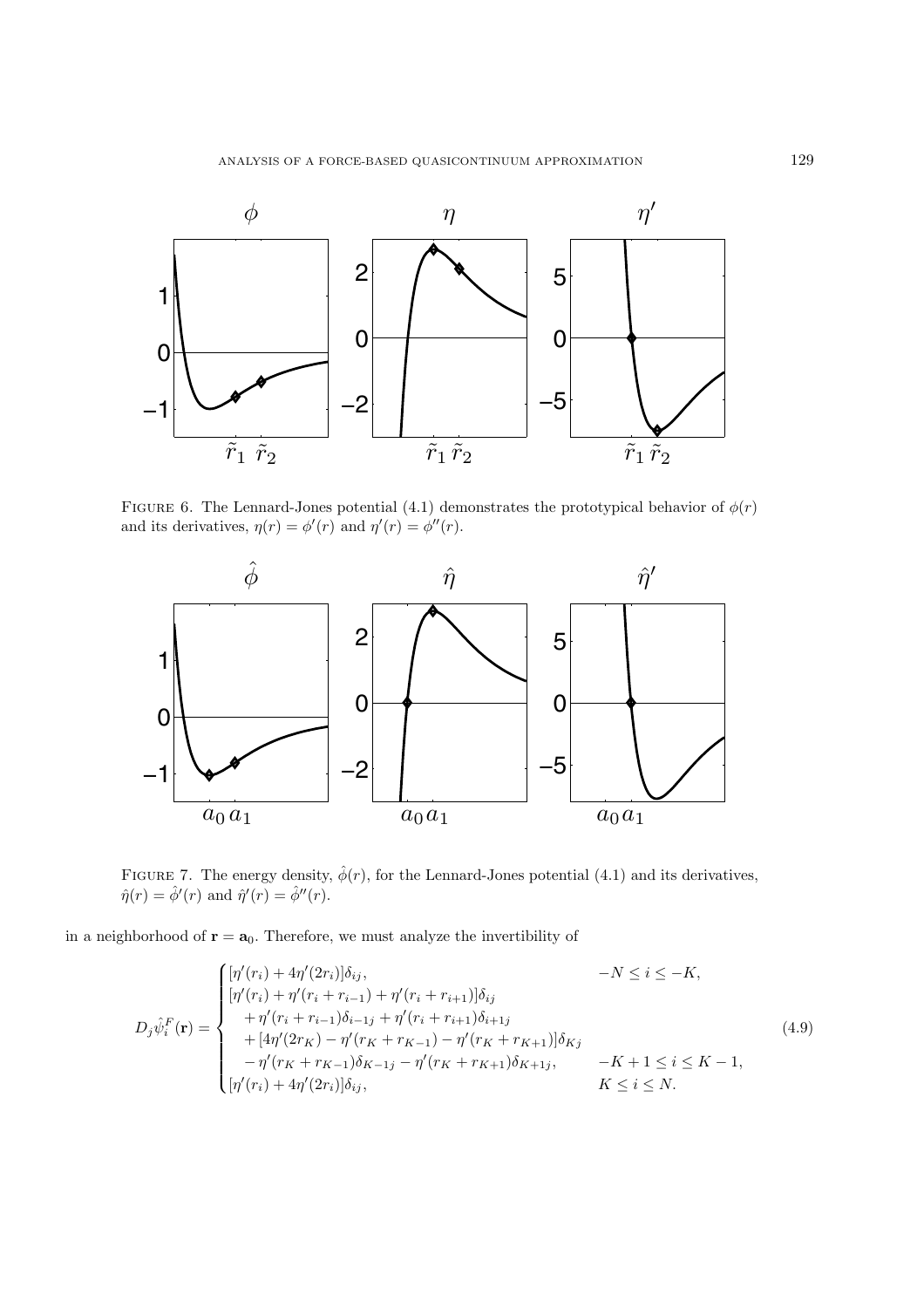**Lemma 4.1.** *If*  $\eta'(a_0) + 8\eta'(2a_0) > 0$ , *then*  $\hat{\Psi}^F(\mathbf{r})$  *is bijective in a neighborhood of*  $\mathbf{a}_0$ .

*Proof.* We will show that  $D\hat{\Psi}^F(\mathbf{a}_0)$  (where  $(D\hat{\Psi}^F)_{ij} = D_j\hat{\psi}^F_i$ ) is nonsingular by demonstrating that it is strictly diagonal dominant [21] (with positive diagonal), that is,

$$
D_i \hat{\psi}_i^F(\mathbf{a}_0) > \sum_{j \neq i} |D_j \hat{\psi}_i^F(\mathbf{a}_0)|, \qquad i = -N, \dots, N.
$$

Looking at the rows of  $D\hat{\Psi}^F(\mathbf{a}_0)$ , all of the nearest-neighbor terms are on the diagonal. If we collect all of the next-neighbor terms on the right hand side of the above inequality, we find that it is sufficient to show that  $\eta'(a_0) > 4|\eta'(2a_0)|$  for rows  $i = -N, \ldots, -K$  and  $i = K, \ldots, N$  and  $\eta'(a_0) > 8|\eta'(2a_0)|$  for rows  $i = -K + 1, \ldots, K - 1$ . Since  $2a_0 > \tilde{r}_1$  by assumption (4.6), we have that  $\eta'(2a_0) < 0$  by (4.2). Thus, the condition  $\eta'(a_0) + 8\eta'(2a_0) > 0$  implies the strict diagonal dominance of (4.9). Therefore, we have that  $D\hat{\Psi}^F(\mathbf{a}_0)$  is nonsingular, and so by the inverse function theorem there exists a neighborhood of  $\mathbf{a}_0$  in which  $\hat{\mathbf{\Psi}}^{F}(\mathbf{r})$  is bijective.

### 4.3. **Existence and uniqueness for general external forces**

In the theorems of this section and the next, we will use the continuation method [1] to find explicit conditions under which  $\mathbf{\hat{\Psi}}^{F}(\mathbf{r}) = \mathbf{\Phi}$  has a unique solution. The idea of the continuation method is to start with the uncoupled local quasicontinuum system, construct a homotopy transformation from the local quasicontinuum system to the force-based quasicontinuum system, and show that existence and uniqueness persists through the transformation. We use the following well-known lemma to show that unique solvability of the local quasicontinuum system implies existence and uniqueness of a solution to the force-based quasicontinuum system [4].

**Lemma 4.2.** *Let*  $\Omega \subset \mathbb{R}^{2N+1}$  *be an open, bounded set. Suppose that*  $f, g \in C^1(\overline{\Omega}; \mathbb{R}^{2N+1})$  *and the homotopy* **h**(**r**, *t*) = (1 − *t*)**f**(**r**) + *t***g**(**r**) *for t* ∈ [0, 1] *satisfies* 

- (1)  $f(r) = 0$  *has a unique solution in*  $\Omega$ ,
- (2) det  $D_r \mathbf{h}(\mathbf{r}, t) \neq 0$  *in*  $\Omega \times [0, 1]$ ,
- (3) **h**(**r**, *t*)  $\neq 0$  *for every* (**r**, *t*)  $\in \partial \Omega \times [0, 1].$

*Then there is a unique solution*  $\mathbf{r} \in \Omega$  *satisfying*  $g(\mathbf{r}) = 0$ .

*Proof.* Since det  $D_{\bf r}$ **h**( ${\bf r}, t$ )  $\neq 0$  for all ( ${\bf r}, t$ )  $\in \Omega \times [0, 1]$ , we know by the implicit function theorem [4] that the solution of  $h(\mathbf{r}, t) = 0$  in a neighborhood of a particular solution  $(\mathbf{r}_*, t_*)$  satisfying  $h(\mathbf{r}_*, t_*) = 0$  can be written as a function  $\mathbf{r}(t)$  in a neighborhood of  $(\mathbf{r}_*, t_*)$ . Thus, by compactness, the curve can be continued until it leaves the region  $\Omega \times [0, 1]$ . Since we have assumed that  $\mathbf{h}(\mathbf{r}, t) \neq 0$  on  $\partial \Omega \times [0, 1]$ , there is a one-to-one correspondence between solutions of  $f(r) = 0$  and solutions of  $g(r) = 0$ . Therefore, the existence of a unique solution of  $f(r) = 0$ for **r**  $\in \Omega$  implies that **g**(**r**) = 0 has a unique solution for **r**  $\in \Omega$ .

We define the homotopy

$$
\mathbf{h}(\mathbf{r},t) = (1-t)[\hat{\mathbf{\Psi}}^L(\mathbf{r}) - \mathbf{\Phi}] + t[\hat{\mathbf{\Psi}}^F(\mathbf{r}) - \mathbf{\Phi}], \qquad t \in [0,1],
$$

where  $\hat{\Psi}^{L}(\mathbf{r})$  is the local quasicontinuum system (4.8). The next lemma uses the properties of the local quasicontinuum system to simplify the hypothesis for the previous lemma.

**Lemma 4.3.** Let  $r_L$  and  $r_U$  satisfy  $0 < r_L < r_U < a_1$ , and set  $\Omega = (r_L, r_U)^{2N+1}$ . Suppose that for  $i =$ −N,...,N *we have that*

$$
h_i(\mathbf{r}, t) > 0 \text{ if } r_i = r_U \text{ and } \mathbf{r} \in \partial\Omega, t \in [0, 1],
$$
  

$$
h_i(\mathbf{r}, t) < 0 \text{ if } r_i = r_L \text{ and } \mathbf{r} \in \partial\Omega, t \in [0, 1].
$$
 (4.10)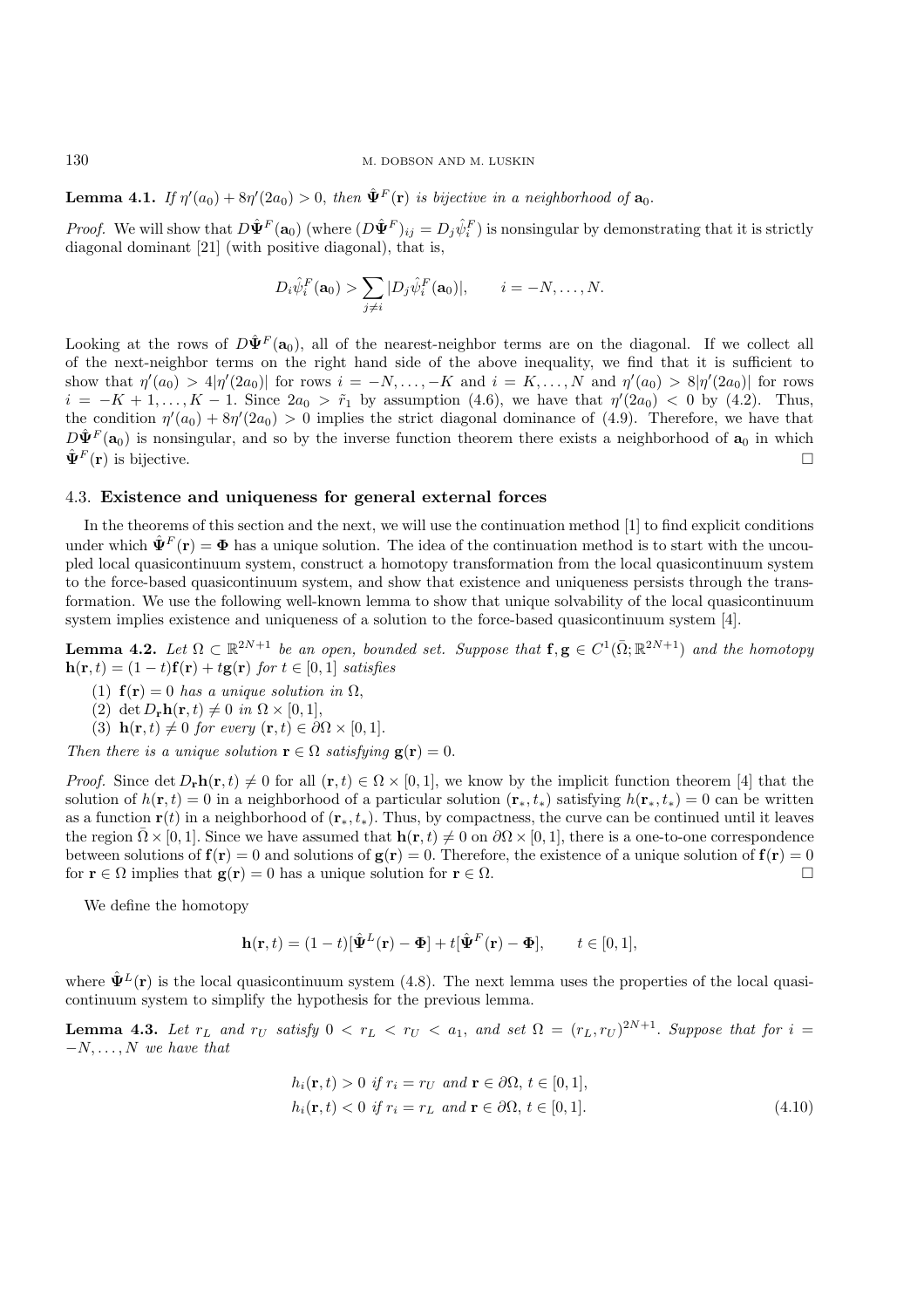*If*  $D\hat{\Psi}^F(\mathbf{r})$  *is strictly diagonally dominant for all*  $\mathbf{r} \in \Omega$ , *then there exists a unique solution in*  $\Omega$  *to the system of equations*  $\hat{\Psi}^F(\mathbf{r}) = \Phi$ .

*Proof.* We show that the above conditions are enough to satisfy the hypotheses of Lemma 4.2. We first show that  $\hat{\Psi}^L(\mathbf{r}) = \Phi$  has a unique solution in  $\Omega$ . Since the system is decoupled, we need only demonstrate that the scalar equations

$$
\eta(r_j) + 2\eta(2r_j) = \Phi_j, \qquad j = -N, \dots, N,
$$
\n(4.11)

have a unique solution for  $r_L < r_j < r_U$ . We have from the hypothesis (4.10) on  $h_i(\mathbf{r}, t)$  at  $t = 0$  that  $\eta(r_L)+2\eta(2r_L)-\Phi_i < 0$  and  $\eta(r_U)+2\eta(2r_U)-\Phi_i > 0$ . Hence, a solution  $r_i$  to (4.11) exists by the intermediate value theorem. Since  $\hat{\eta}(r) = \eta(r) + 2\eta(2r)$  is increasing for  $0 < r < r_U < a_1$  by (4.5), the solution to (4.11) must be unique.

The hypothesis (4.10) implies that  $h(r, t) \neq 0$  for every  $(r, t) \in \partial\Omega \times [0, 1]$ . Finally, to show that  $\det D_{\bf r} {\bf h}({\bf r}, t) \neq 0$  for all  $({\bf r}, t) \in \Omega \times [0, 1]$  it is sufficient to demonstrate the strict diagonal dominance of  $D_{\mathbf{r}}\mathbf{h}(\mathbf{r},t)$  for all  $(\mathbf{r},t) \in \Omega \times [0,1].$ 

Now

$$
D_j h_i(\mathbf{r},t) = (1-t) D_j \hat{\psi}_i^L(\mathbf{r}) + t D_j \hat{\psi}_i^F(\mathbf{r}),
$$

and

$$
D_j \hat{\psi}_i^L(\mathbf{r}) = \hat{\eta}'(r_i) \delta_{ij}.
$$

Since  $0 < r_i < a_1$ , we have by (4.5) that  $\hat{\eta}'(r_i) > 0$ . Thus, we have that  $D_j \hat{\psi}_i^L(\mathbf{r})$  is strictly diagonal dominant (with positive diagonal). We can then conclude that  $D_j h_i(\mathbf{r}, t)$  is strictly diagonal dominant (with positive  $\pi$ diagonal) if  $D_j \hat{\psi}_i^F(\mathbf{r})$  is strictly diagonal dominant (with positive diagonal) since  $D_j h_i(\mathbf{r},t)$  is then the sum of two strictly diagonal dominant matrices (with positive diagonal). Thus, by Lemma 4.2, the equation  $\hat{\Psi}^{F}(\mathbf{r}) - \Phi = 0$ has a unique solution in  $\Omega$ .

We next turn to giving results that allow the calculation of an explicit neighborhood of **a** for which  $\hat{\Psi}^F(\mathbf{r})$ is bijective. We first give a condition on  $0 < r_L < r_U$  such that  $D\hat{\Psi}^F(\mathbf{r})$  is strictly diagonally dominant for all  $\mathbf{r} \in \Omega$  where  $\Omega = (r_L, r_U)^{2N+1}$ .

**Lemma 4.4.** *Suppose that*  $r_L$  *and*  $r_U$  *satisfy* 

$$
\frac{\tilde{r}_2}{2} < r_L < r_U, \\
\eta'(r_U) + 12\eta'(2r_L) \ge 0. \tag{4.12}
$$

*Then*  $r_U < a_1$ , and  $D\hat{\Psi}^F(\mathbf{r})$  *is strictly diagonally dominant for all*  $\mathbf{r} \in \Omega$  *where*  $\Omega = (r_L, r_U)^{2N+1}$ .

*Proof.* First, we note that since  $r_L > \frac{\tilde{r}_2}{2}$ , (4.3) implies that  $12\eta'(2r_L) < 12\eta'(2r_U)$ . Also, (4.3) gives that the next-neighbor terms are negative, so that  $\eta'(r_U) + 4\eta'(2r_U) > \eta'(r_U) + 12\eta'(2r_U) \geq 0$ . Therefore, by (4.6) we can conclude that  $r_U < a_1$ .

We can obtain from (4.9) by summing all of the next-nearest-neighbor terms in each row that  $D\hat{\Psi}^F(\mathbf{r})$  is strictly diagonally dominant if

$$
\eta'(r) > 12|\eta'(2s)| \quad \text{ for all } r, s \in (r_L, r_U).
$$

(We note that the hypothesis of Lem. 4.1 required the weaker condition  $\eta'(a_0) > 8|\eta'(2a_0)|$  since we were able to utilize the cancellation of terms in the expression

$$
D_K \hat{\psi}_i^F(\mathbf{r}) = 4\eta'(2r_K) - \eta'(r_K + r_{K-1}) - \eta'(r_K + r_{K+1}), \qquad i = -K+1, \dots, K-1,
$$

when it was evaluated at  $\mathbf{r} = \mathbf{a}_0$  to obtain that  $D_K \hat{\psi}_i^F(\mathbf{a}_0) = 2\eta'(2a_0)$  for  $i = -K + 1, \ldots, K - 1$ .)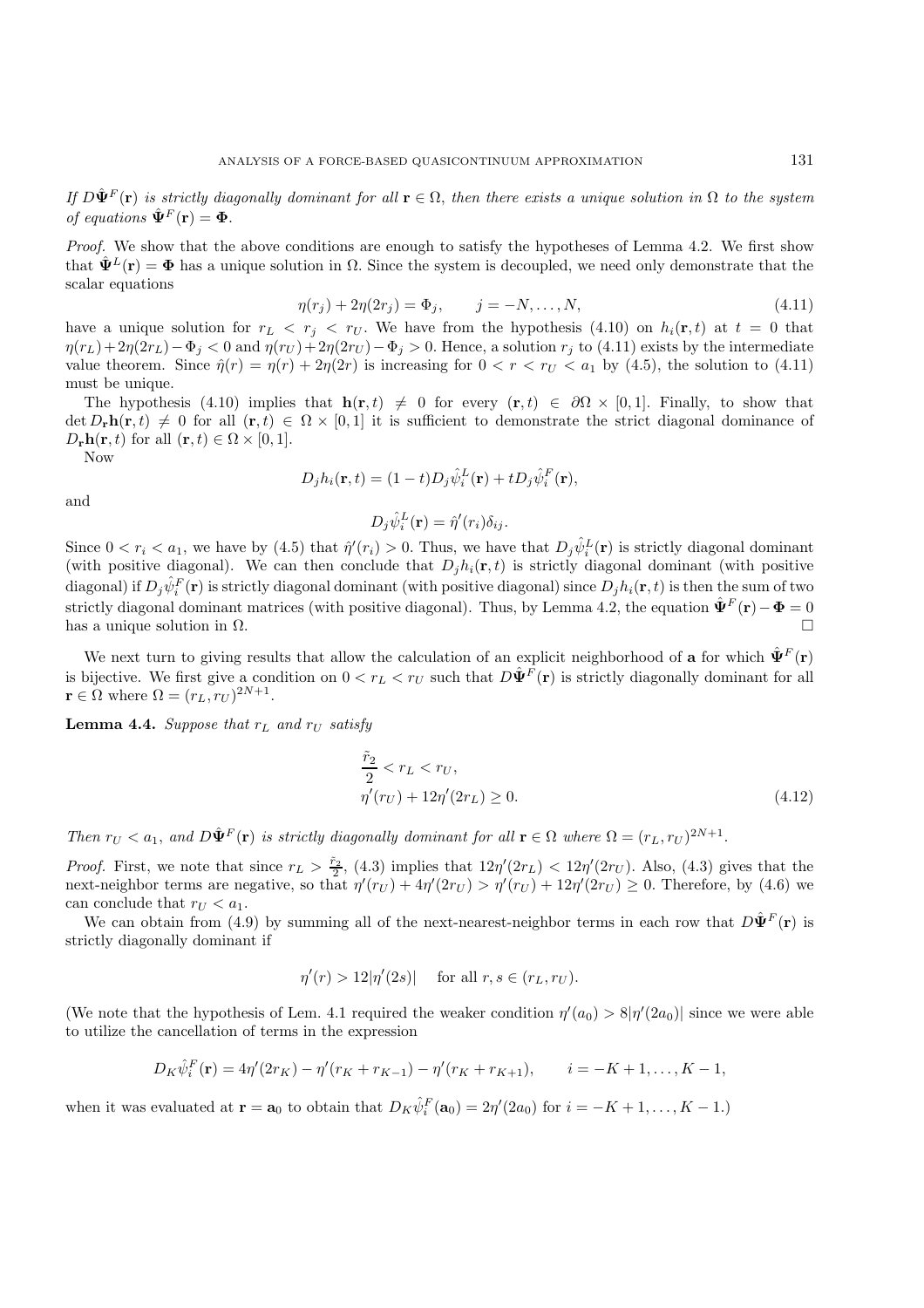We have by  $(4.2)$  and  $(4.3)$  that

$$
\eta'(r) > 0 \text{ and } \eta'(r) \text{ is decreasing for } r < \tilde{r}_1,\tag{4.13}
$$

and we have that

$$
\eta'(2s) < 0
$$
 and  $\eta'(2s)$  is increasing for  $s > \frac{\tilde{r}_2}{2}$ . (4.14)

It follows from (4.14) that to prove strict diagonal dominance it is sufficient to show that

$$
\eta'(r) + 12\eta'(2s) > 0 \quad \text{for all } r, s \in (r_L, r_U).
$$

We have from (4.13) and (4.14) that the above condition follows from the hypothesis (4.12).

**Theorem 4.1.** *Suppose that*  $r_L$  *and*  $r_U$  *satisfy* 

$$
\frac{\tilde{r}_2}{2} < r_L < r_U,\tag{4.15}
$$

$$
\eta'(r_U) + 12\eta'(2r_L) \ge 0. \tag{4.16}
$$

*If*

$$
\eta(r_L) + 4\eta(2r_L) - 2\eta(2r_U) < \Phi_j < \eta(r_U) + 4\eta(2r_U) - 2\eta(2r_L), \qquad j = -N, \dots, N,
$$

*then there is a unique solution in*  $\Omega = (r_L, r_U)^{2N+1}$  *to the system of equations*  $\hat{\Psi}^F(\mathbf{r}) = \Phi$ .

**Remark 4.1.** The restriction on  $\Phi_j$  corresponds to a restriction on the cumulative effect of the external forces  $f_j$ . The forces need not be small or restricted to the regime of linear elasticity, and they can be distributed throughout the chain or focused on only a single pair of representative atoms as in the case of a chain in tension. However, the condition does put an absolute bound on the magnitude by requiring that their total effect does not exceed the load limit of the chain.

*Proof.* We have by Lemma 4.4 that  $D\hat{\Psi}^F(\mathbf{r})$  is strictly diagonally dominant for all  $\mathbf{r} \in \Omega$ . By Lemma 4.2, we need only show that

$$
h_i(\mathbf{r}, t) > 0 \text{ if } r_i = r_U \text{ and } \mathbf{r} \in \partial\Omega, \ t \in [0, 1],
$$
\n
$$
h_i(\mathbf{r}, t) < 0 \text{ if } r_i = r_L \text{ and } \mathbf{r} \in \partial\Omega, \ t \in [0, 1].
$$

If we look at the entries of  $\hat{\Psi}^F(\mathbf{r})$ , we see that there is always one nearest-neighbor term and at most four positive and two negative next-nearest-neighbor terms (3.10). We also note that  $2r<sub>L</sub> > \tilde{r}<sub>2</sub> > \tilde{r}<sub>1</sub>$  by (4.15) and (4.6), so we have by (4.2) that  $\eta(2r)$  is deceasing for  $r \geq r_L$  and

$$
2\eta(2r_L) - 2\eta(2r_U) > 0.
$$

We can thus estimate  $h(r, t)$  on the boundary to get

$$
\min_{\mathbf{r}\in\partial\Omega,r_j=r_U} h_j(\mathbf{r},t) = \min_{\mathbf{r}\in\partial\Omega,r_j=r_U} (1-t)[\hat{\psi}_j^L(\mathbf{r}) - \Phi_j] + t[\hat{\psi}_j^F(\mathbf{r}) - \Phi_j]
$$
\n
$$
\geq (1-t) [\eta(r_U) + 2\eta(2r_U) - \Phi_j] + t[\eta(r_U) + 4\eta(2r_U) - 2\eta(2r_L) - \Phi_j]
$$
\n
$$
= (1-t)[2\eta(2r_L) - 2\eta(2r_U)] + [\eta(r_U) + 4\eta(2r_U) - 2\eta(2r_L)] - \Phi_j > 0,
$$
\n
$$
\max_{\mathbf{r}\in\partial\Omega,r_j=r_L} h_j(\mathbf{r},t) = \max_{\mathbf{r}\in\partial\Omega,r_j=r_L} (1-t)[\hat{\psi}_j^L(\mathbf{r}) - \Phi_j] + t[\hat{\psi}_j^F(\mathbf{r}) - \Phi_j]
$$
\n
$$
\leq (1-t)[\eta(r_L) + 2\eta(2r_L) - \Phi_j] + t[\eta(r_L) + 4\eta(2r_L) - 2\eta(2r_U) - \Phi_j]
$$
\n
$$
= (1-t)[2\eta(2r_U) - 2\eta(2r_L)] + [\eta(r_L) + 4\eta(2r_L) - 2\eta(2r_U)] - \Phi_j < 0.
$$
\n(4.17)

Therefore, by Lemma 4.3, we have a unique solution to  $\hat{\Psi}^F(\mathbf{r}) = \Phi$  in  $\Omega$ .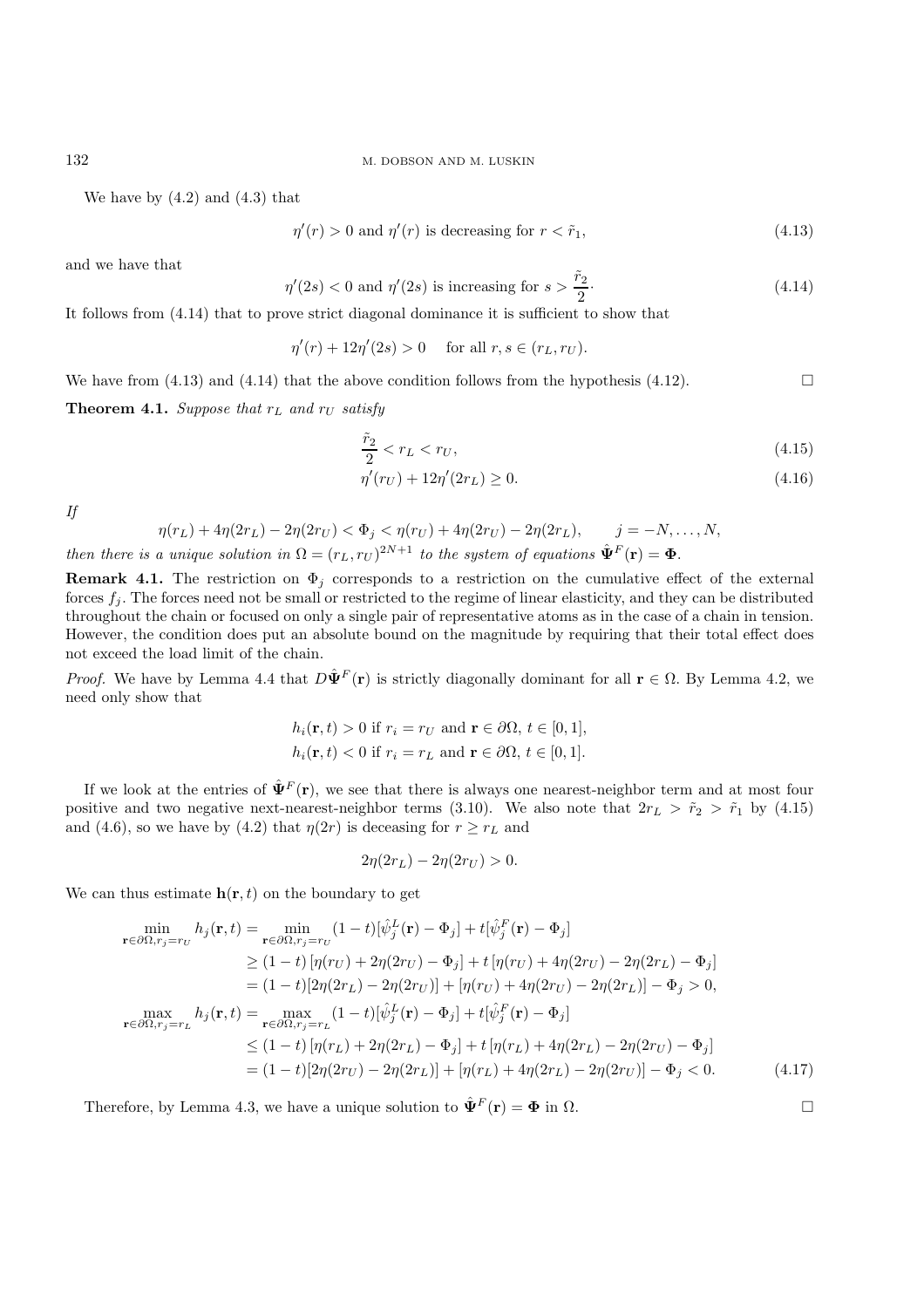We now consider the case in which the external forces,  $f_i$ , are anti-symmetric (3.16), so that the external potential  $\Phi_i$  is symmetric (3.17). We then have that the solution **r** to  $\hat{\Psi}^F(\mathbf{r}) = \Phi$  obtained in the proof of Theorem 4.1 is symmetric, and will also solve the equilibrium equations (F).

**Corollary 4.1.** *Suppose that*  $r_L$  *and*  $r_U$  *satisfy* 

$$
\frac{\tilde{r}_2}{2} < r_L < r_U, \\
\eta'(r_U) + 12\eta'(2r_L) \ge 0,
$$

and that the external forces,  $f_j$ , are anti-symmetric (3.16). If

$$
\eta(r_L) + 4\eta(2r_L) - 2\eta(2r_U) < \Phi_j < \eta(r_U) + 4\eta(2r_U) - 2\eta(2r_L), \qquad j = -N, \dots, N,
$$

*then there is a unique symmetric solution in*  $\Omega = (r_L, r_U)^{2N+1}$  *to the equilibrium equations* 

$$
F_j^{QCF}(\mathbf{r}) + f_j = 0, \qquad j = -N, \dots, N+1.
$$
 (F)

*Proof.* We first note that since the external forces,  $f_j$ , are anti-symmetric, the external potential  $\Phi$  is symmetric. We consider the solution  $r(t)$  to the homotopy continuation

$$
\mathbf{h}\left(\mathbf{r}(t),t\right) = (1-t)\left[\hat{\mathbf{\Psi}}^{L}\left(\mathbf{r}(t)\right) - \mathbf{\Phi}\right] + t\left[\hat{\mathbf{\Psi}}^{F}\left(\mathbf{r}(t)\right) - \mathbf{\Phi}\right], \qquad t \in [0,1],
$$
\n(4.18)

that we have from Lemma 4.2. The unique solution to the decoupled local quasicontinuum system  $\hat{\Psi}^L(\mathbf{r}) = \Phi$ is symmetric, therefore  $\mathbf{r}(0)$  is symmetric. We obtain by differentiating (4.18) that

$$
\nabla_{\mathbf{r}} \mathbf{h}\left(\mathbf{r}(t), t\right) \mathbf{r}_t\left(t\right) + \mathbf{h}_t\left(\mathbf{r}(t), t\right) = 0, \qquad t \in [0, 1],
$$

where

$$
\nabla_{\mathbf{r}} \mathbf{h}(\mathbf{r}(t),t) = (1-t) \nabla_{\mathbf{r}} \hat{\mathbf{\Psi}}^{L}(\mathbf{r}(t)) + t \nabla_{\mathbf{r}} \hat{\mathbf{\Psi}}^{F}(\mathbf{r}(t))
$$

and

$$
\mathbf{h}_t\left(\mathbf{r}(t),t\right) = \hat{\mathbf{\Psi}}^F\left(\mathbf{r}(t)\right) - \hat{\mathbf{\Psi}}^L\left(\mathbf{r}(t)\right).
$$

All terms above are symmetric whenever  $\mathbf{r}(t)$  is, and therefore the symmetry of  $\mathbf{r}(0)$  implies that  $\mathbf{r}_t(t)$  and  $\mathbf{r}(t)$ are symmetric in the whole interval  $[0, 1]$ , and in particular  $\mathbf{r}(1)$  is symmetric. The proof that **r** is symmetric is completed by observing that **r**(1) is the unique solution to  $\hat{\Psi}^F(\mathbf{r}) = \Phi$ .

Since the unique solution **r** to  $\hat{\Psi}^F(\mathbf{r}) = \Phi$  is symmetric, we can conclude that **r** is the unique symmetric solution to the force-based equilibrium equations

$$
F_j^{QCF}(\mathbf{r}) + f_j = 0, \qquad j = -N, \dots, N+1.
$$

**Remark 4.2.** The assumption of anti-symmetric external forces allowed us to replace the force-based equilibrium equations (F) with the symmetrized conjugate force equilibrium equations (CF) since we obtain a symmetric solution. For more general external forces, our argument requires that there is no resultant internal force on the chain, that is, that (3.8) holds, and we do not see how to ensure this in general without putting some restriction on the form of  $f_j$  in addition to the usual requirement of no resultant external force (3.12). It is likely that a more involved proof can give the existence of solutions to the force-based equilibrium equations (F) under weaker assumptions on the external forces  $f_i$ .

We now apply Corollary 4.1 to the Lennard-Jones potential  $(4.1)$ .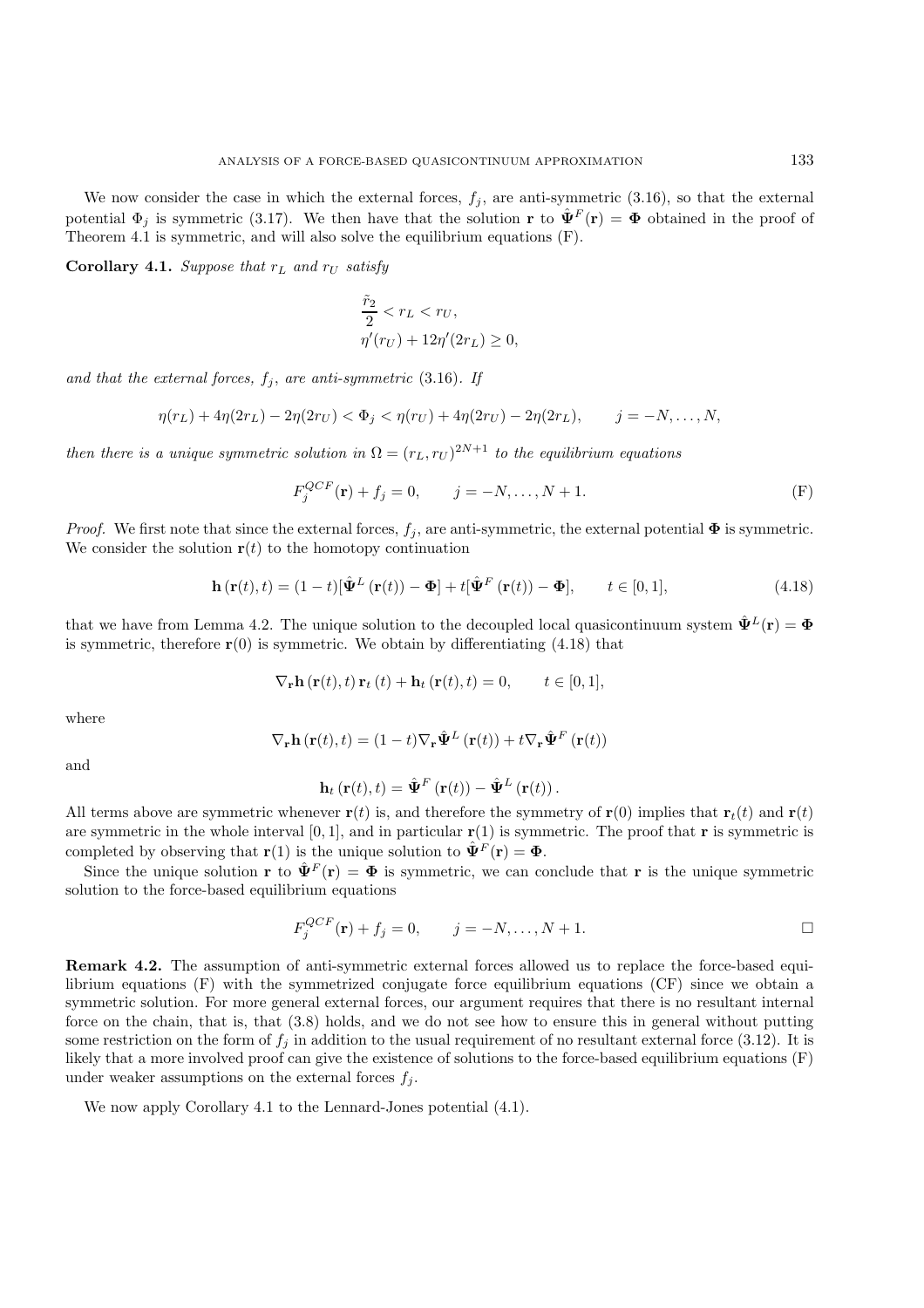**Corollary 4.2.** We assume that the external forces,  $f_j$ , are anti-symmetric (3.16). For any  $\frac{\tilde{r}_2}{2} < r_U < a_1$ , let

$$
r_L = \max\left(\frac{\tilde{r}_2}{2}, \left(\frac{63}{16\eta'(r_U)}\right)^{\frac{1}{8}}\right). \tag{4.19}
$$

*If*  $r_L < r_U$ , then the equilibrium equations

$$
F_j^{QCF}(\mathbf{r}) + f_j = 0, \qquad j = -N, \dots, N+1,
$$
 (F)

*have a unique symmetric solution* **r** *in*  $\Omega = (r_L, r_U)^{2N+1}$  *whenever* 

 $\eta(r_L) + 4\eta(2r_L) - 2\eta(2r_U) < \Phi_i < \eta(r_U) + 4\eta(2r_U) - 2\eta(2r_L), \qquad j = -N, \ldots, N.$ 

*Proof.* To prove this corollary using Theorem 4.1, we need to show that (4.16) holds. Evaluating (4.16) for the Lennard-Jones potential (4.1), we get

$$
\eta'(r_U) + 12\eta'(2r_L) = \eta'(r_U) + 12\left[\frac{156}{2^{14}r_L^{14}} - \frac{84}{2^8r_L^8}\right] > \eta'(r_U) - \frac{63}{16r_L^8}.
$$

Therefore, (4.16) holds if  $r_L \geq \left(\frac{63}{16\eta'(r_U)}\right)^{1/8}$ 

After solving for  $r_L$  in (4.19), we have to check the additional hypothesis (4.15) that  $r_L < r_U$ , as it is not true for every  $r_U \in (\hat{r}_2/2, a_1)$ . However, this is not a very restrictive assumption since it is true for all  $r_U < 1.1003$ , whereas  $a_1 = 1.1059$ . The lower end for the interval is  $\frac{\tilde{r}_2}{2} = 0.6085$ .

Using Corollary 4.2, we now find a symmetric region about  $\mathbf{\Phi} = 0$ . Solving numerically, if we take  $r_L = 0.9700$ and  $r_U = 1.0883$ , we can conclude that for any  $\Phi$  satisfying  $-2.62 < \Phi < 2.62$ , we can uniquely solve the force-based quasicontinuum equilibrium equations (F). For the Lennard-Jones potential  $\hat{\eta}(a_1)=2.781$ , so this symmetric region extends quite close to the load limit.

**Remark 4.3.** The techniques of this section can be applied to the analysis of the fully atomistic model or the constrained atomistic quasicontinuum approximation, and the analysis will be simplified as there are no non-local conjugate forces. In both cases, the continuation from the local quasicontinuum approximation can be used.

We also note that the interfacial terms satisfy the convexity condition

$$
S_j(r_{j-1},r_j) = -\frac{1}{2}\phi(2r_{j-1}) + \phi(r_{j-1} + r_j) - \frac{1}{2}\phi(2r_j) > 0, \qquad j = -N+1,\ldots,N,
$$

for **r** in the region defined by (4.15) in Theorem 4.1 and Corollary 4.1 since (4.14) holds in this region.

### 5. Convergence of the ghost force iteration

We now give a similar analysis for the iterative equations (CE) which in vector form are

$$
\hat{\Psi}^{E}(\mathbf{r}^{n+1}) + \hat{\Psi}^{G}(\mathbf{r}^{n}) = \Phi,
$$
\n(CE)

 $\hat{\mathbf{\Psi}}^E(\mathbf{r}) = \left( \hat{\psi}^E_{-N}(\mathbf{r}), \ldots, \hat{\psi}^E_N(\mathbf{r}) \right) \in \mathbb{R}^{2N+1}$  has the symmetric form given in (3.4), and  $\hat{\mathbf{\Psi}}^G(\mathbf{r}) =$  $(\hat{\psi}^G_{-N}(\mathbf{r}),\ldots,\hat{\psi}^G_N(\mathbf{r})) \in \mathbb{R}^{2N+1}$  has the symmetric form given in (3.11). We also note that we can ignore

.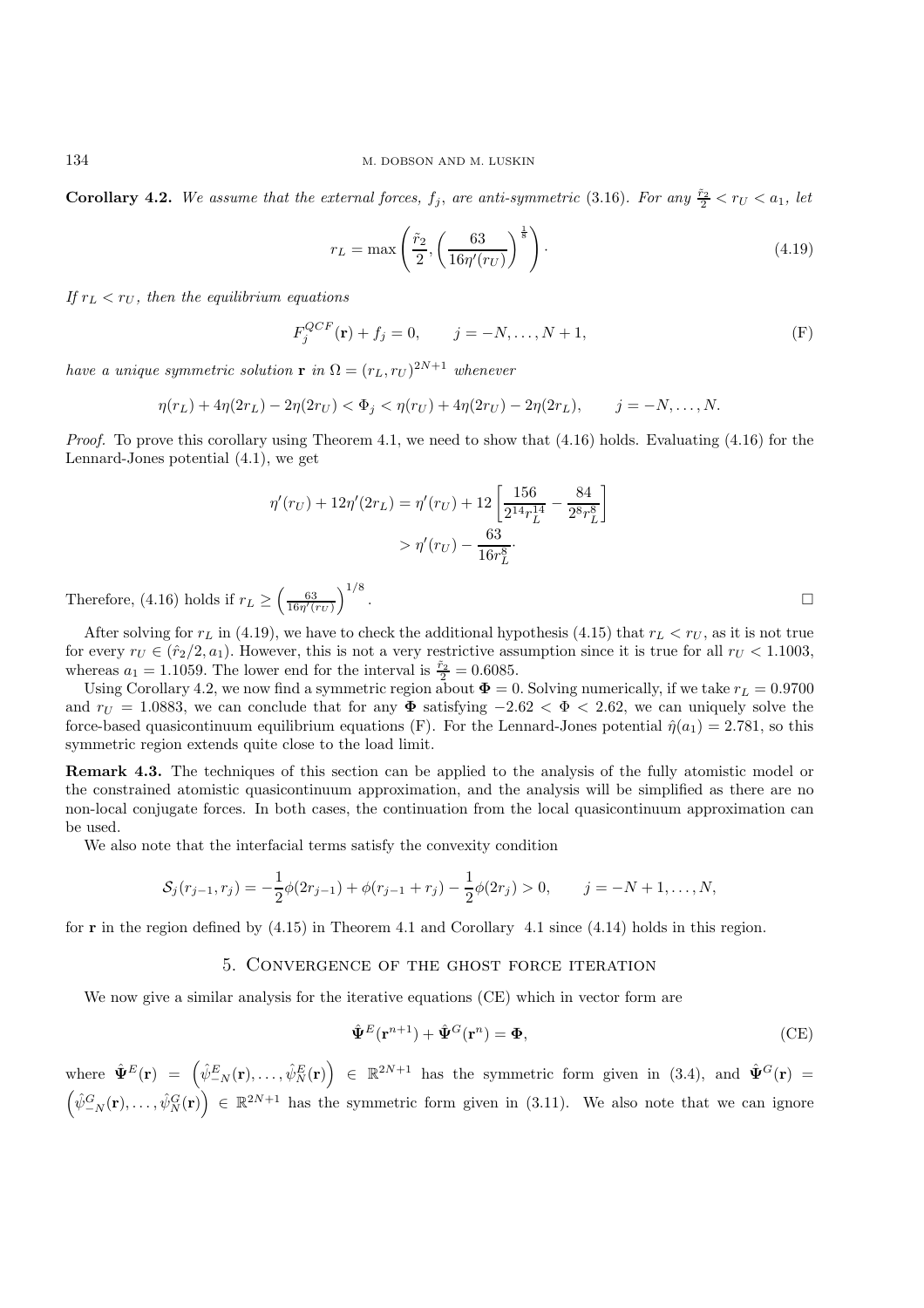$\hat{\psi}^E_{-N-1}, \hat{\psi}^E_{N+1}, \hat{\psi}^G_{-N-1}, \hat{\psi}^G_{N+1}$  and  $\Phi_{-N-1}, \Phi_{N+1}$  in the above formulation since

$$
\hat{\psi}_{-N-1}^{E} = \hat{\psi}_{N+1}^{E} = \hat{\psi}_{-N-1}^{G} = \hat{\psi}_{N+1}^{G} = \Phi_{-N-1} = \Phi_{N+1} = 0.
$$

We will determine  $\Omega \subset \mathbb{R}^{2N+1}$  and  $D \subset \mathbb{R}^{2N+1}$  such that there is a unique  $\mathbf{r}^{n+1} \in \Omega$  that satisfies (CE) whenever  $\mathbf{r}^n \in \Omega$  and  $\Phi \in D$ , and we will show that the induced mapping from  $\mathbf{r}^n$  to  $\mathbf{r}^{n+1}$  is a contraction mapping.

First, we need to compute  $D\hat{\Psi}^E(\mathbf{r})$  and  $D\hat{\Psi}^G(\mathbf{r})$ . The following expressions are rather complex, but all we will need to know about them is the number of first and second neighbor terms in each row. We have

$$
D_{j}\hat{\psi}_{i}^{E}(\mathbf{r}) = \begin{cases} [\eta'(r_{i}) + 4\eta'(2r_{i})]\delta_{ij}, & K+2 \leq i \leq N, \\ [\eta'(r_{i}) + 4\eta(2r_{i}) + \frac{1}{2}\eta'(r_{i} + r_{i-1})]\delta_{i} \\ + [\frac{1}{2}\eta'(r_{i} + r_{i-1})]\delta_{i-1j}, & i = K+1, \\ [\eta'(r_{i}) + 2\eta'(2r_{i}) + \frac{1}{2}\eta'(r_{i} + r_{i-1}) + \frac{1}{2}\eta'(r_{i} + r_{i+1})]\delta_{ij} \\ + [\frac{1}{2}\eta'(r_{i} + r_{i-1})]\delta_{i-1j} + [\frac{1}{2}\eta'(r_{i} + r_{i+1})]\delta_{i+1j}, & i = K, \\ [\eta'(r_{i}) + \eta'(r_{i} + r_{i-1}) + \frac{1}{2}\eta'(r_{i} + r_{i+1})]\delta_{ij} \\ + [\eta'(r_{i} + r_{i-1})]\delta_{i-1j} + [\frac{1}{2}\eta'(r_{i} + r_{i+1})]\delta_{i+1j}, & i = K-1, \\ [\eta'(r_{i}) + \eta'(r_{i} + r_{i-1}) + \eta'(r_{i} + r_{i+1})]\delta_{ij} \\ + \eta'(r_{i} + r_{i-1})\delta_{i-1j} + \eta'(r_{i} + r_{i+1})\delta_{i+1j}, & -K+2 \leq i \leq K-2, \\ \eta'(r_{i})\delta_{ij} + \ldots, & -N \leq i \leq -K+3, \end{cases}
$$
\n(5.1)

and

$$
D_{j}\hat{\psi}_{i}^{G}(\mathbf{r}) = \begin{cases} 0, & K+2 \leq i \leq N, \\ -\frac{1}{2}\eta'(r_{K}+r_{K+1})\delta_{Kj} - \frac{1}{2}\eta'(r_{K}+r_{K+1})\delta_{K+1j}, & i = K+1, \\ [2\eta'(2r_{K}) - \frac{1}{2}\eta'(r_{K}+r_{K-1}) - \frac{1}{2}\eta'(r_{K}+r_{K+1})]\delta_{Kj} \\ -\frac{1}{2}\eta'(r_{K}+r_{K-1})\delta_{K-1j} - \frac{1}{2}\eta'(r_{K}+r_{K+1})\delta_{K+1j}, & i = K, \\ [4\eta'(2r_{K}) - \frac{1}{2}\eta'(r_{K}+r_{K-1}) - \eta'(r_{K}+r_{K+1})]\delta_{Kj} \\ -\frac{1}{2}\eta'(r_{K}+r_{K-1})\delta_{K-1j} - \eta'(r_{K}+r_{K+1})\delta_{K+1j}, & i = K-1, \\ [4\eta'(2r_{K}) - \eta'(r_{K}+r_{K-1}) - \eta'(r_{K}+r_{K+1})]\delta_{Kj} \\ -\eta'(r_{K}+r_{K-1})\delta_{K-1j} - \eta'(r_{K}+r_{K+1})\delta_{K+1j}, & -K+2 \leq i \leq K-2, \\ \dots, & -N \leq i \leq -K+3. \end{cases}
$$
\n(5.2)

We recall that the maximum norm for  $\mathbf{r} \in \mathbb{R}^{2N+1}$  is given by

$$
\|\mathbf{r}\|_{\infty} = \max_{i=-N,\dots,N} |r_i|.
$$

**Theorem 5.1.** *Suppose that*  $r_L$  *and*  $r_U$  *satisfy* 

$$
\frac{\hat{r}_2}{2} < r_L < r_U, \\
\eta'(r_U) + 13\eta'(2r_L) > 0,\n\tag{5.3}
$$

*and that* **Φ** *satisfies*

$$
\eta(r_L) + 4\eta(2r_L) - 2\eta(2r_U) < \Phi_j < \eta(r_U) + 4\eta(2r_U) - 2\eta(2r_L), \qquad j = -N, \dots, N. \tag{5.4}
$$

*Then for every*  $\mathbf{r}^n \in \Omega = (r_L, r_U)^{2N+1}$  *there is a unique*  $\mathbf{r}^{n+1} \in \Omega$  *such that* 

$$
\hat{\Psi}^{E}(\mathbf{r}^{n+1}) + \hat{\Psi}^{G}(\mathbf{r}^{n}) = \Phi.
$$
\n(CE)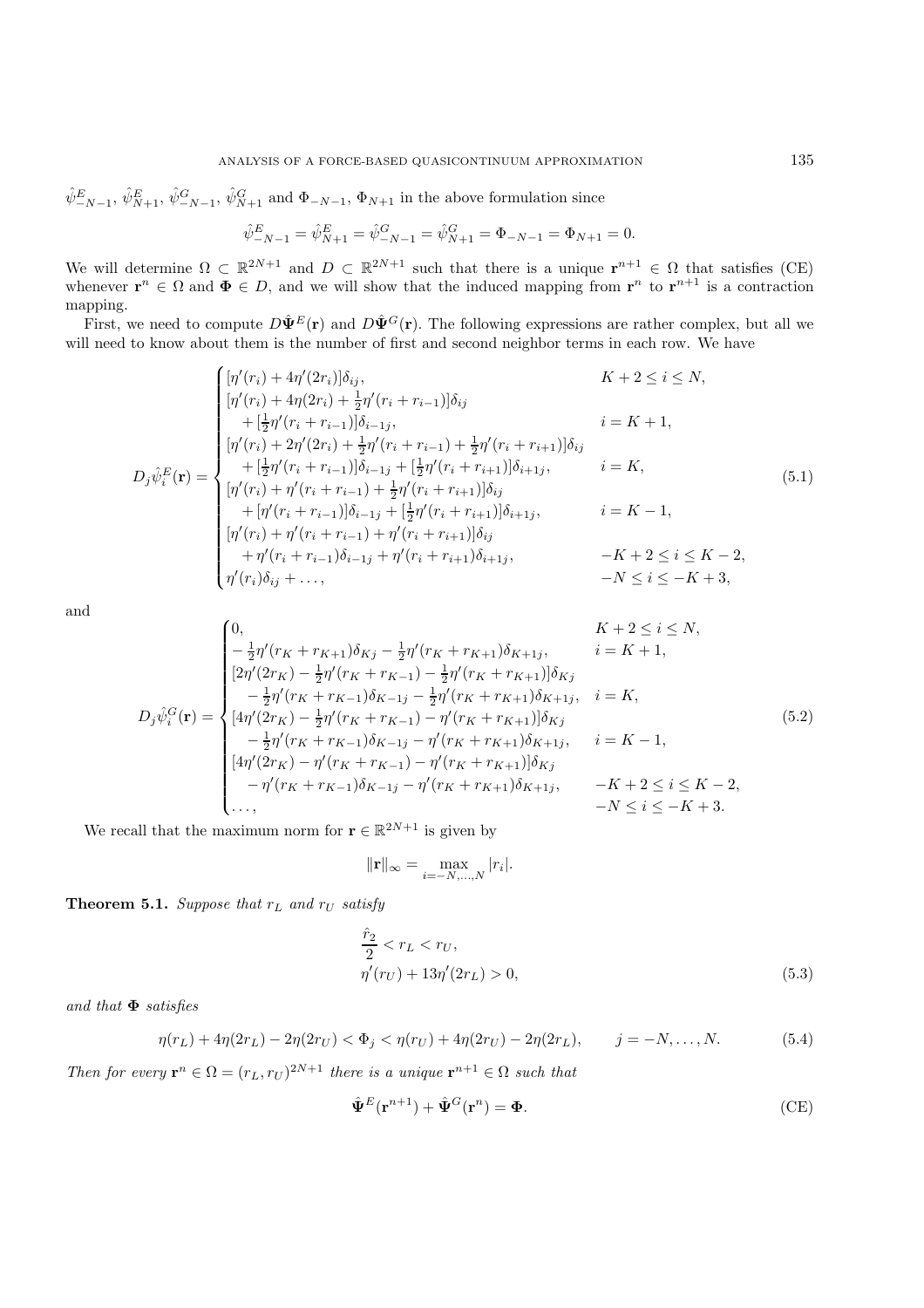*We also have that the induced mapping*  $\mathbf{r}^n \to \mathbf{r}^{n+1}$  *is a contraction and satisfies the inequality* 

$$
||\mathbf{r}^{n+1} - \mathbf{s}^{n+1}||_{\infty} \le \frac{8|\eta'(2r_L)|}{\eta'(r_U) - 5|\eta'(2r_L)|} ||\mathbf{r}^n - \mathbf{s}^n||_{\infty},\tag{5.5}
$$

*where we have from* (5.3) *that*

$$
\frac{8|\eta'(2r_L)|}{\eta'(r_U) - 5|\eta'(2r_L)|} < 1.
$$

*Proof.* The first part of the proof will be very similar to the proofs of Lemma 4.4 and Theorem 4.1, as we will again satisfy the hypotheses of Lemma 4.3. First, we note that (5.3) implies that  $r_U < a_1$  by Lemma 4.4. We prove strict diagonal dominance for  $D_j \hat{\psi}_i^E(\mathbf{r})$  given by (5.1). For this argument, we only need to show that  $\eta'(r) > 5|\eta'(2s)|$  whenever  $r, s \in (r_L, r_U)$ , or since  $\eta'(2s) < 0$ , we need only show

$$
\eta'(r) + 5\eta'(2s) > 0
$$
 for  $r, s \in (r_L, r_U)$ .

We will need the factor 13 in the hypothesis  $(5.3)$  to prove that the mapping is a contraction, which is why the hypothesis is as strong as it is. We further note that from  $(4.13)$ ,  $(4.14)$ , and the hypothesis  $(5.4)$  that we have

$$
\eta'(r) + 5\eta'(2s) > \eta'(r) + 13\eta'(2s)
$$
  
> 
$$
\eta'(r_U) + 13\eta'(2r_L) > 0, \qquad r, s \in (r_L, r_U).
$$

Thus, we have established that det  $D\hat{\Psi}^E(\mathbf{r}) > 0$  in  $\Omega$ .

We now verify that  $\mathbf{h}(\mathbf{r}, t)$  satisfies the condition (4.10), that is, it does not vanish on  $\partial\Omega \times [0, 1]$ . In the proof of Theorem 4.1, we analyzed  $h(r, t)$  on  $\partial\Omega \times [0, 1]$  by grouping the second-neighbor terms. From this point of view (4.17), the iteration problem  $\hat{\Psi}^E(\mathbf{r}^{n+1}) + \hat{\Psi}^G(\mathbf{r}^n) = \Phi$ , is identical to the problem,  $\hat{\Psi}(\mathbf{r}) = \Phi$ . Thus, we have that

$$
\min_{\substack{\mathbf{r}^{n+1}\in\partial\Omega,\\r_j=r_U}} h_j(\mathbf{r}^{n+1}) \ge \min_{\substack{\mathbf{r}^{n+1},\mathbf{r}^n\in\partial\Omega,\\r_j=r_U}} (1-t)[\hat{\psi}_j^L(\mathbf{r}^{n+1})-\Phi_j] + t[\hat{\psi}_j^E(\mathbf{r}^{n+1})+\hat{\psi}^G(\mathbf{r}^n)-\Phi_j]
$$
\n
$$
\ge (1-t)[2\eta(2r_L)-2\eta(2r_U)] + [\eta(r_U)+4\eta(2r_U)-2\eta(2r_L)-\Phi_j] > 0,
$$
\n
$$
\max_{\substack{\mathbf{r}^{n+1}\in\partial\Omega,\\r_j=r_L}} h_j(\mathbf{r}^{n+1}) \le \max_{\substack{\mathbf{r}^{n+1},\mathbf{r}^n\in\partial\Omega,\\r_j=r_L}} (1-t)[\hat{\psi}_j^L(\mathbf{r}^{n+1})-\Phi_j] + t[\hat{\psi}_j^E(\mathbf{r}^{n+1})+\hat{\psi}^G(\mathbf{r}^n)-\Phi_j]
$$
\n
$$
\le (1-t)[2\eta(2r_U)-2\eta(2r_L)] + [\eta(r_L)+4\eta(2r_L)-2\eta(2r_U)-\Phi_j] < 0.
$$

Therefore, we have proven that  $\mathbf{h}(\mathbf{r}, t)$  satisfies the condition (4.10), that is, it does not vanish on  $\partial\Omega \times [0, 1]$ . We have now verified the hypotheses of Lemma 4.3 to conclude the existence of a unique solution  $\mathbf{r}^{n+1} \in \Omega$  to the iteration equation (CE).

To prove that the mapping (CE) is a contraction, we suppose  $\mathbf{r}^n, \mathbf{r}^{n+1}, \mathbf{s}^n, \mathbf{s}^{n+1} \in \Omega$  satisfy

$$
\hat{\Psi}^{E}(\mathbf{r}^{n+1}) + \hat{\Psi}^{G}(\mathbf{r}^{n}) = \Phi,
$$
  

$$
\hat{\Psi}^{E}(\mathbf{s}^{n+1}) + \hat{\Psi}^{G}(\mathbf{s}^{n}) = \Phi.
$$

We then have that

$$
\hat{\Psi}^{E}(\mathbf{r}^{n+1}) - \hat{\Psi}^{E}(\mathbf{s}^{n+1}) = \hat{\Psi}^{G}(\mathbf{s}^{n}) - \hat{\Psi}^{G}(\mathbf{r}^{n}).
$$
\n(5.6)

By the fundamental theorem of calculus, we have that

$$
\hat{\Psi}^{E}(\mathbf{r}^{n+1}) - \hat{\Psi}^{E}(\mathbf{s}^{n+1}) = L^{E}(\mathbf{r}^{n+1}, \mathbf{s}^{n+1})(\mathbf{r}^{n+1} - \mathbf{s}^{n+1}),
$$
  

$$
\hat{\Psi}^{G}(\mathbf{r}^{n}) - \hat{\Psi}^{G}(\mathbf{s}^{n}) = L^{G}(\mathbf{r}^{n}, \mathbf{s}^{n})(\mathbf{r}^{n} - \mathbf{s}^{n}),
$$
\n(5.7)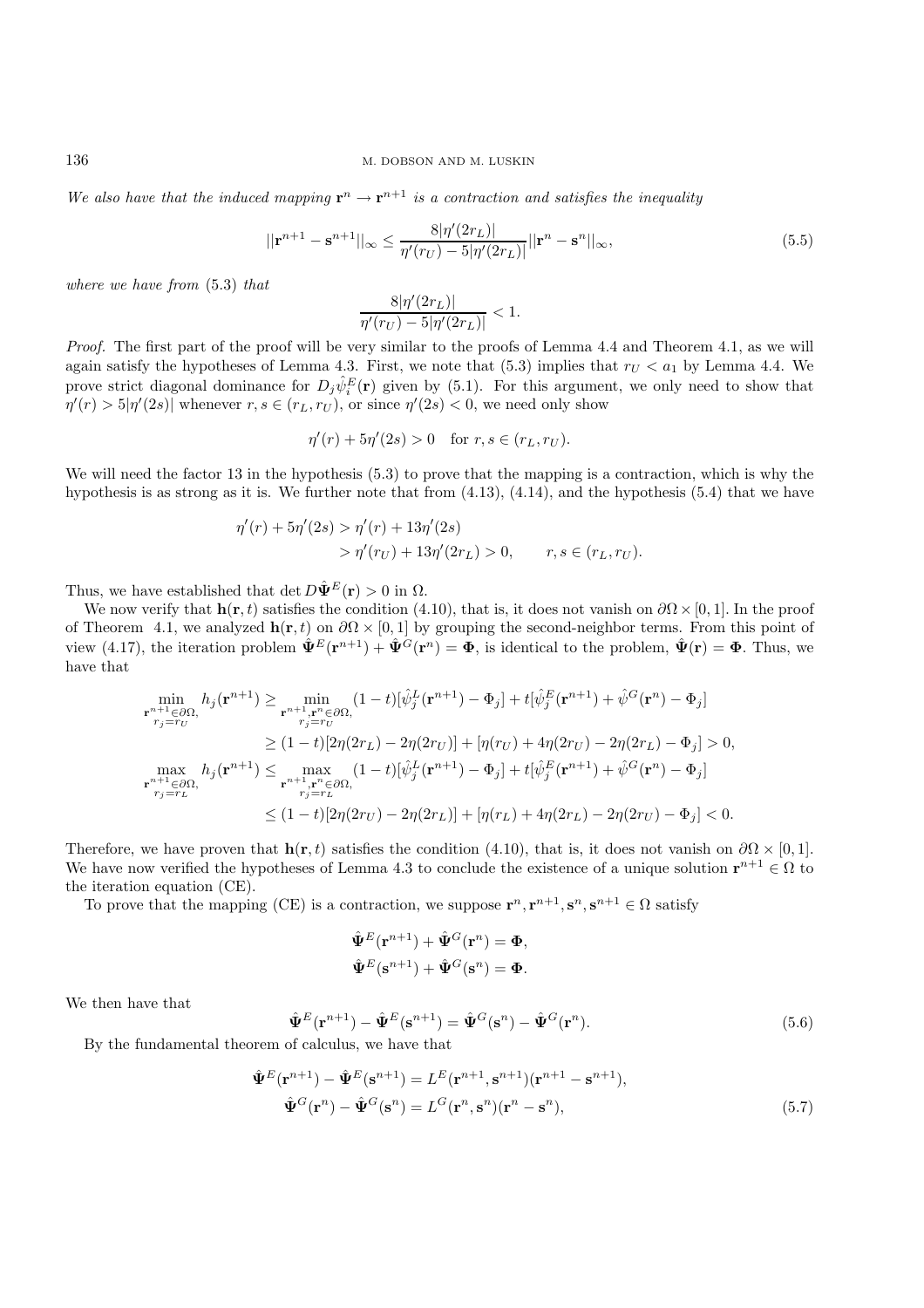where

$$
L^{E}(\mathbf{r}^{n+1}, \mathbf{s}^{n+1}) = \int_{0}^{1} D\hat{\Psi}^{E} (\mathbf{r}^{n+1} + \theta(\mathbf{s}^{n+1} - \mathbf{r}^{n+1})) d\theta,
$$

$$
L^{G}(\mathbf{r}^{n}, \mathbf{s}^{n}) = \int_{0}^{1} D\hat{\Psi}^{G} (\mathbf{r}^{n} + \theta(\mathbf{s}^{n} - \mathbf{r}^{n})) d\theta.
$$

We then have by  $(5.6)$  and  $(5.7)$  that

$$
L^{E}(\mathbf{r}^{n+1}, \mathbf{s}^{n+1})(\mathbf{r}^{n+1} - \mathbf{s}^{n+1}) = -L^{G}(\mathbf{r}^{n}, \mathbf{s}^{n})(\mathbf{r}^{n} - \mathbf{s}^{n}).
$$

To show that  $L^E(\mathbf{r}^{n+1}, \mathbf{s}^{n+1})$  is nonsingular and estimate its inverse, we define the diagonal matrix,  $L^D(\mathbf{r}^{n+1}, \mathbf{s}^{n+1})$ , that contains the dominant nearest-neighbor terms of  $L^E(\mathbf{r}^{n+1}, \mathbf{s}^{n+1})$  by  $(L^D(\mathbf{r}^{n+1}, \mathbf{s}^{n+1}))_{ij} =$  $L_{ij}^D(\mathbf{r}^{n+1}, \mathbf{s}^{n+1})$  where

$$
L_{ij}^D(\mathbf{r}^{n+1},\mathbf{s}^{n+1}) = \left[\int_0^1 \eta' \left(r_i^{n+1} + \theta(s_i^{n+1} - r_i^{n+1})\right) d\theta\right] \delta_{ij}.
$$

Since  $\mathbf{r} + \theta(\mathbf{s} - \mathbf{r}) \in \Omega = (r_L, r_U)^{2N+1}$  if  $\mathbf{r}, \mathbf{s} \in \Omega$  and  $\theta \in (0, 1)$ , we can conclude from (4.13) and (4.14) that

$$
||L^{D}(\mathbf{r}^{n+1}, \mathbf{s}^{n+1})^{-1}||_{\infty} \le \frac{1}{\eta'(r_U)},
$$
  

$$
||L^{E}(\mathbf{r}^{n+1}, \mathbf{s}^{n+1}) - L^{D}(\mathbf{r}^{n+1}, \mathbf{s}^{n+1})||_{\infty} \le 5|\eta'(2r_L)|,
$$
 (5.8)

where the matrix norm that is induced by the  $||\mathbf{r}||_{\infty}$  vector norm is

$$
||L||_{\infty} = \max_{i=-N,...,N} \sum_{j=-N}^{N} |L_{ij}|.
$$

We have that

$$
L^{E}(\mathbf{r}^{n+1}, \mathbf{s}^{n+1}) = L^{D}(\mathbf{r}^{n+1}, \mathbf{s}^{n+1}) \left[ I + L^{D}(\mathbf{r}^{n+1}, \mathbf{s}^{n+1})^{-1} \left( L^{E}(\mathbf{r}^{n+1}, \mathbf{s}^{n+1}) - L^{D}(\mathbf{r}^{n+1}, \mathbf{s}^{n+1}) \right) \right],
$$

so it follows from (5.8) that  $L^E(\mathbf{r}^{n+1}, \mathbf{s}^{n+1})$  is nonsingular and we have the estimate

$$
||L^{E}(\mathbf{r}^{n+1}, \mathbf{s}^{n+1})^{-1}||_{\infty} \le \frac{||L^{D}(\mathbf{r}^{n+1}, \mathbf{s}^{n+1})^{-1}||_{\infty}}{1 - ||L^{D}(\mathbf{r}^{n+1}, \mathbf{s}^{n+1})^{-1}||_{\infty}||L^{E}(\mathbf{r}^{n+1}, \mathbf{s}^{n+1}) - L^{D}(\mathbf{r}^{n+1}, \mathbf{s}^{n+1})||_{\infty}}.
$$
(5.9)

Hence, can state that

$$
\mathbf{r}^{n+1} - \mathbf{s}^{n+1} = -\left[L^E(\mathbf{r}^{n+1}, \mathbf{s}^{n+1})\right]^{-1} L^G(\mathbf{r}^n, \mathbf{s}^n)(\mathbf{r}^n - \mathbf{s}^n). \tag{5.10}
$$

From  $(5.2)$ , we can obtain from  $(4.14)$  the estimate

$$
||L^G(\mathbf{r}^n, \mathbf{s}^n)||_{\infty} \le 8|\eta'(2r_L)|,
$$

so we have from (5.10) and (5.9) that

$$
||\mathbf{r}^{n+1} - \mathbf{s}^{n+1}||_{\infty} \le ||L^{E}(\mathbf{r}^{n+1}, \mathbf{s}^{n+1})^{-1}L^{G}(\mathbf{r}^{n}, \mathbf{s}^{n})||_{\infty}||\mathbf{r}^{n} - \mathbf{s}^{n}||_{\infty}
$$
  
\n
$$
\le ||L^{E}(\mathbf{r}^{n+1}, \mathbf{s}^{n+1})^{-1}||_{\infty}||L^{G}(\mathbf{r}^{n}, \mathbf{s}^{n})||_{\infty}||\mathbf{r}^{n} - \mathbf{s}^{n}||_{\infty}
$$
  
\n
$$
\le \frac{8|\eta'(2r_{L})|}{\eta'(r_{U}) - 5|\eta'(2r_{L})|}||\mathbf{r}^{n} - \mathbf{s}^{n}||_{\infty}.
$$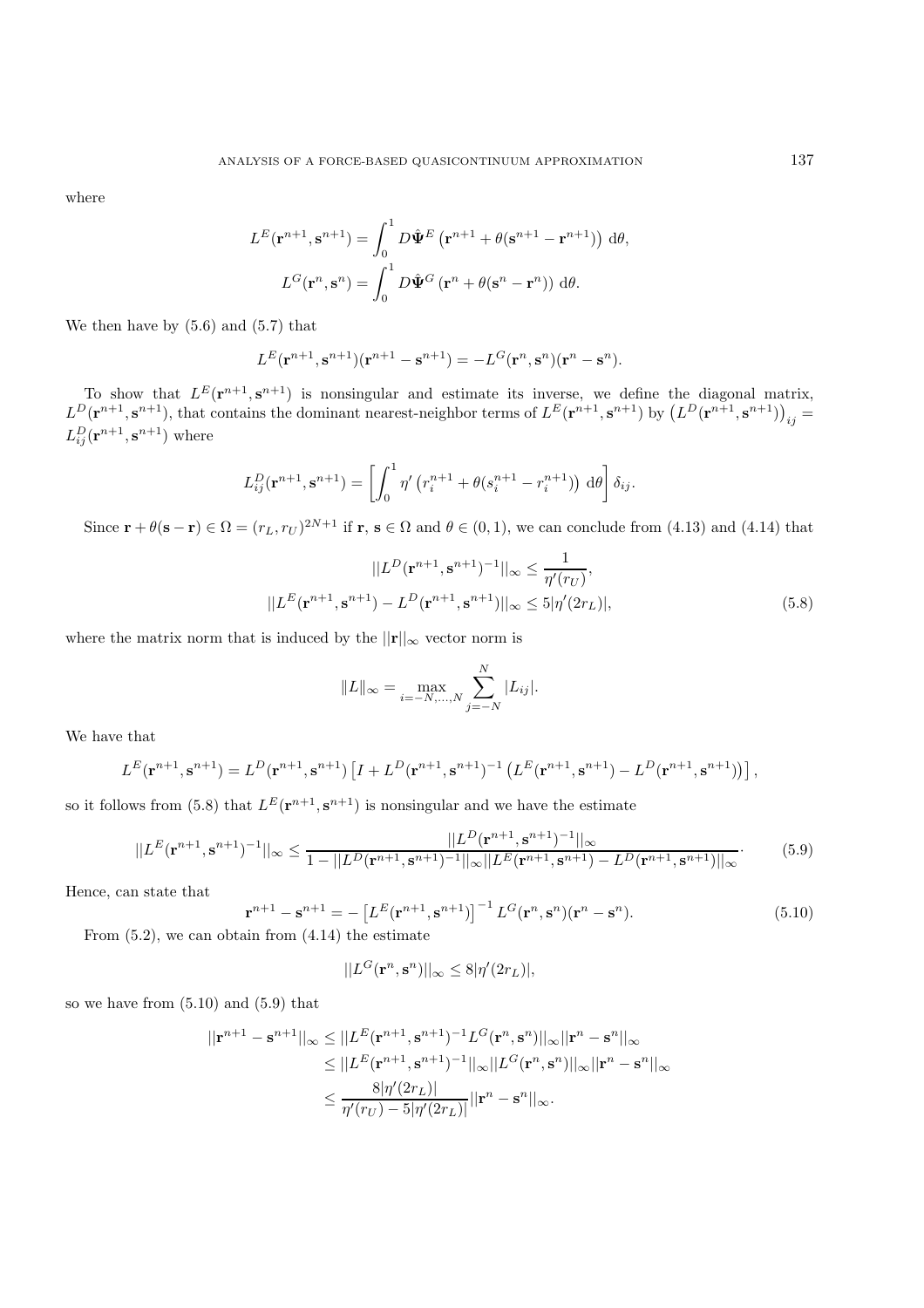We have from (5.3) that

$$
\frac{8|\eta'(2r_L)|}{\eta'(r_U) - 5|\eta'(2r_L)|} < 1,
$$

so the mapping  $\mathbf{r}^n \to \mathbf{r}^{n+1}$  is a contraction and

$$
||\mathbf{r}^{n+1} - \mathbf{s}^{n+1}||_{\infty} \le \frac{8|\eta'(2r_L)|}{\eta'(r_U) - 5|\eta'(2r_L)|}||\mathbf{r}^n - \mathbf{s}^n||_{\infty}.
$$

We can prove the following corollary of Theorem 5.1 for the ghost force iteration by an argument similar to that used to derive Corollary 4.1 from Theorem 4.1.

**Corollary 5.1.** *Suppose that the external forces,*  $f_j$ *, are anti-symmetric* (3.16)*, that*  $r_L$  *and*  $r_U$  *satisfy* 

$$
\frac{\hat{r}_2}{2} < r_L < r_U, \\
\eta'(r_U) + 13\eta'(2r_L) > 0,\n\tag{5.11}
$$

*and that* **Φ** *satisfies*

$$
\eta(r_L) + 4\eta(2r_L) - 2\eta(2r_U) < \Phi_j < \eta(r_U) + 4\eta(2r_U) - 2\eta(2r_L), \qquad j = -N, \dots, N.
$$

*Then for every symmetric*  $\mathbf{r}^n \in \Omega = (r_L, r_U)^{2N+1}$  *there is a unique symmetric*  $\mathbf{r}^{n+1} \in \Omega$  *such that* 

$$
F_j^{QCE}(\mathbf{r}^{n+1}) + F_j^G(\mathbf{r}^n) + f_j = 0, \qquad j = -N, \dots, N+1.
$$
 (E)

*We also have that the induced mapping*  $\mathbf{r}^n \to \mathbf{r}^{n+1}$  *is a contraction and satisfies the inequality* 

$$
||\mathbf{r}^{n+1} - \mathbf{s}^{n+1}||_{\infty} \le \frac{8|\eta'(2r_L)|}{\eta'(r_U) - 5|\eta'(2r_L)|} ||\mathbf{r}^n - \mathbf{s}^n||_{\infty},
$$
\n(5.12)

*where we have from* (5.11) *that*

$$
\frac{8|\eta'(2r_L)|}{\eta'(r_U) - 5|\eta'(2r_L)|} < 1.
$$

*The mapping*  $\mathbf{r}^n \to \mathbf{r}^{n+1}$  *converges to the unique symmetric*  $\mathbf{r}$  *in*  $\Omega$  *that satisfies the force-based quasicontinuum equations*

$$
F_j^{QCF}(\mathbf{r}) + f_j = 0, \qquad j = -N, \dots, N+1.
$$
 (F)

We now apply Corollary 5.1 to the Lennard-Jones potential as in the previous section. This time, we not only need to satisfy the basic inequality (5.3) on  $r<sub>L</sub>$  and  $r<sub>U</sub>$ , but we also need to verify that the contraction constant in (5.12) is less than 1. So, we pick  $\gamma \in (0,1)$  and solve for

$$
\frac{8|\eta'(2r_L)|}{\eta'(r_U)-5|\eta'(2r_L)|}<\gamma.
$$

Using the same argument as in Corollary 4.2, for any  $r_U \in (\hat{r}_2/2, a_1)$ , we choose

$$
r_L = \max\left(\frac{\tilde{r}_2}{2}, \left(\frac{84(5+8/\gamma)}{256\eta'(r_U)}\right)^{\frac{1}{8}}\right).
$$

If the resulting  $r<sub>L</sub>$  is less than  $r<sub>U</sub>$ , we then have a region for symmetric  $\Phi$  for which the iteration is well-defined and a contraction.